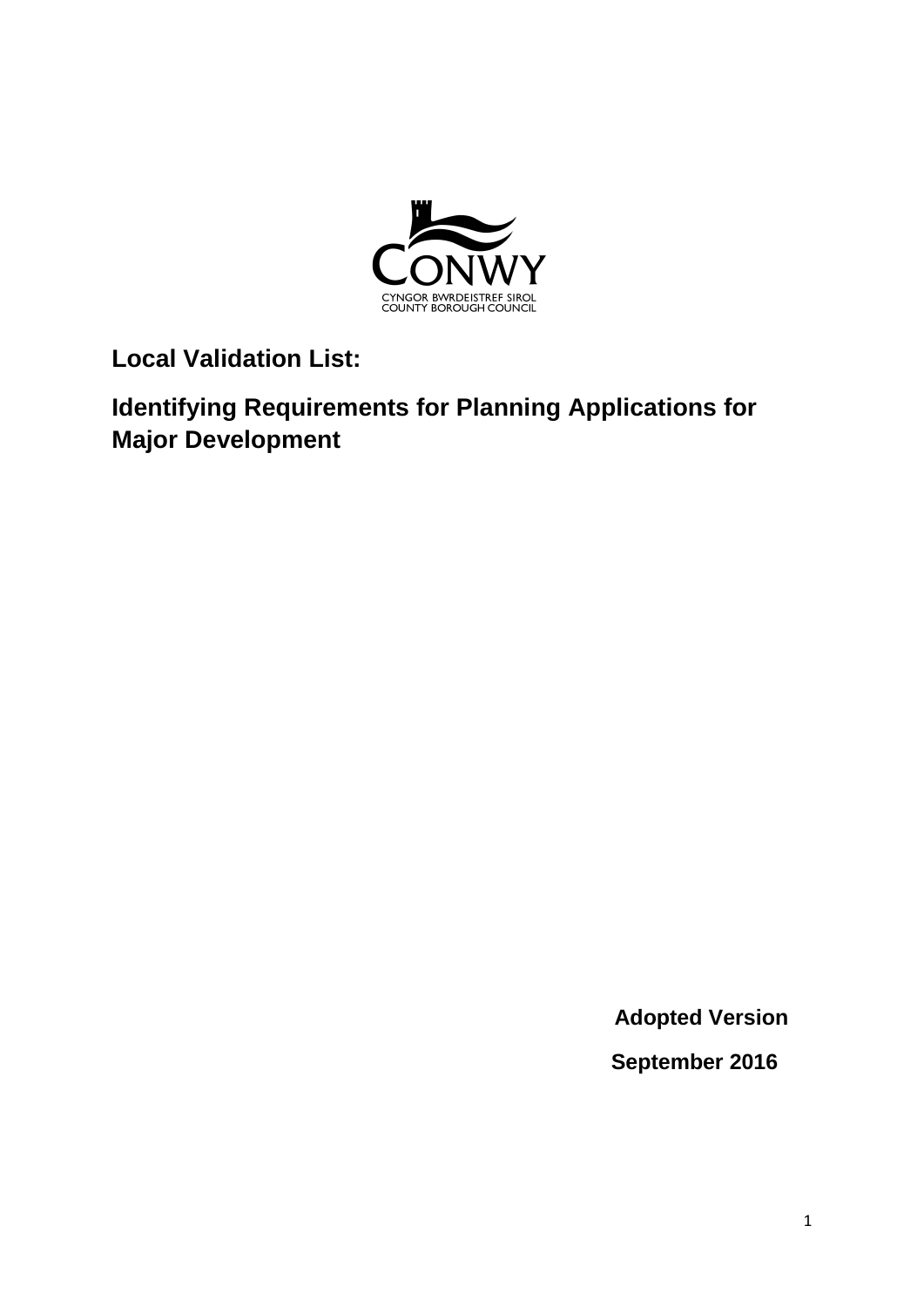- 1. Conwy County Borough Council has adopted a Local Validation List (LVL) for the purpose of Section 62(3) of the Town and Country Planning Act 1990 and Article 22(3)(f) of the Town and Country Planning (Development Management Procedure) (Wales) Order 2012. Planning applications for major development submitted on or after 1<sup>st</sup> January 2017 will not constitute 'valid applications' unless they are accompanied by each of the relevant requirements in the Schedule below, as well as the other relevant requirements of Article 22(3). These requirements are known as 'validation requirements'.
- 2. Article 22(4) provides that a LVL can only relate to planning applications for 'major development'. Article 2 defines major development as development involving one or more of the following:
	- (a) the winning and working of minerals or the use of land for mineral-working deposits;
	- (b) waste development;
	- (c) the provision of dwellinghouses where— (i) the number of dwellinghouses to be provided is 10 or more; or (ii) the development is to be carried out on a site having an area of 0.5 hectares or more and it is not known whether the development falls within sub-paragraph (c)(i);
	- (d) the provision of a building or buildings where the floor space to be created by the development is 1,000 square metres or more; or
	- (e) development carried out on a site having an area of 1 hectare or more.
- 3. A LVL cannot be applied to for planning applications which are not for major development, or for other consents and approvals that may be required under planning legislation (for example, listed building consent, conservation area consent, consents for works to protected trees). Similarly, a LVL does not have statutory basis for applications for the approval of reserved matters or other details following the grant of outline planning permission. However, applicants in such cases are advised to have regard to the LVL, as failure to provide relevant details could delay or result in the refusal of planning permission.
- 4. As compliance with the LVL is a mandatory requirement, the list does not have all of the potential details that will be required to support a planning application. In such cases, the Council may request additional details to support the application. The LVL does not duplicate requirements that may be required by the 1APP form (for example, protected species survey). These requirements will continue to apply following the adoption of this list. Consideration of the need for an Environmental Impact Assessment falls within the scope of other legislation, and has not therefore been included in this list.
- 5. Planning applications made under Section 73 of the Town and Country Planning Act 1990 (to vary or remove planning conditions) or Section 73A (in respect of development already carried out) are to be treated on the same basis as other full and outline planning applications in this LVL, unless the relevant provision in the Schedule below expressly provides otherwise.
- 6. The Council may exercise its discretion to waive some or all of the provisions of the LVL where: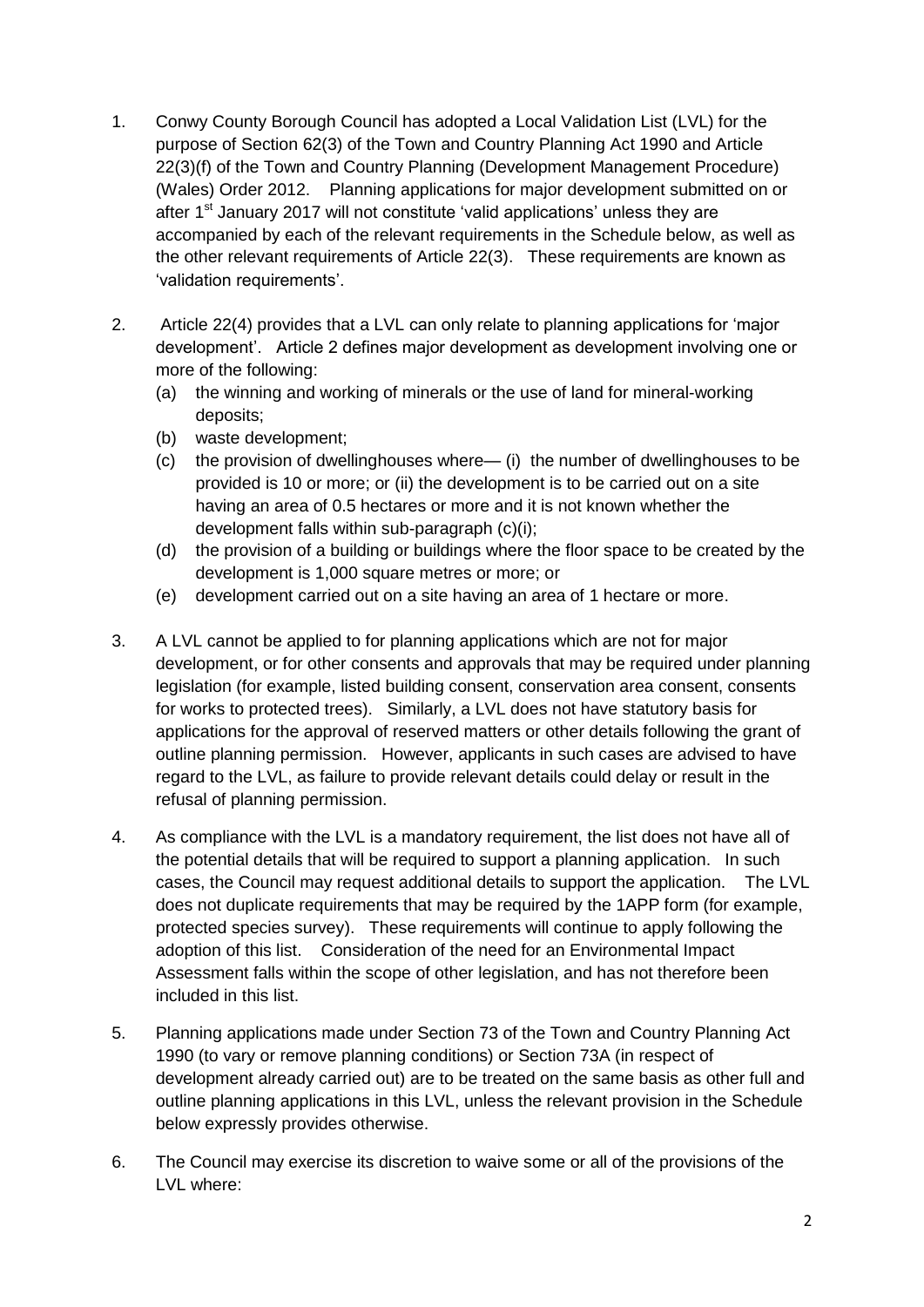- i) the application site has the benefit of an extant planning permission (still capable of being lawfully implemented); and
- ii) that permission relates to development of the same character or description as the application; and
- iii) it is satisfied, on the basis of the submitted documents, that the new development would not give rise to materially different impacts compared with that permission.

In such cases, applicants must liaise with the Council beforehand to clarify whether the LVL will be waived. The onus will be on the applicant to demonstrate that each of the above criteria are satisfied. Unless the Council has confirmed otherwise in writing prior to the submission of the planning application, the LVL will continue to apply in such cases.

7. Unless the Schedule states otherwise, there is no prescribed format for how the validation requirements should be submitted. In some cases, applicants may wish to include them as part of another document, for example, a Design and Access Statement or an Environmental Statement. Alternatively, they can form stand-alone documents. To enable applications to be checked speedily, applicants are requested to ensure that all documents are indexed to identify where these requirements have been provided.

| <b>Contents</b>                                | Page    |
|------------------------------------------------|---------|
| Plans and Drawings                             | 5 & 6   |
| <b>Flood Consequences Assessment</b>           | 7       |
| <b>Affordable Housing Viability Statement</b>  | 8       |
| Planning Obligations Proposed by the Developer | 9       |
| Foul and Surface Water Drainage Strategy       | 10      |
| Landscape and Visual Impact Assessment         | 11      |
| <b>Landscaping Strategy</b>                    | 12      |
| <b>Tree Survey</b>                             | 13      |
| <b>Biodiversity Statement</b>                  | 13      |
| <b>Lighting Assessment</b>                     | 14      |
| <b>Contaminated Land Survey</b>                | 14      |
| Noise Assessment                               | 15      |
| Details of Ventilation / Extraction            | 15      |
| <b>Transport Assessment</b>                    | 16      |
| <b>Highway Visibility Requirements</b>         | 16 & 17 |
| <b>Parking Assessment</b>                      | 18      |
| <b>Agricultural Land Assessment</b>            | 19      |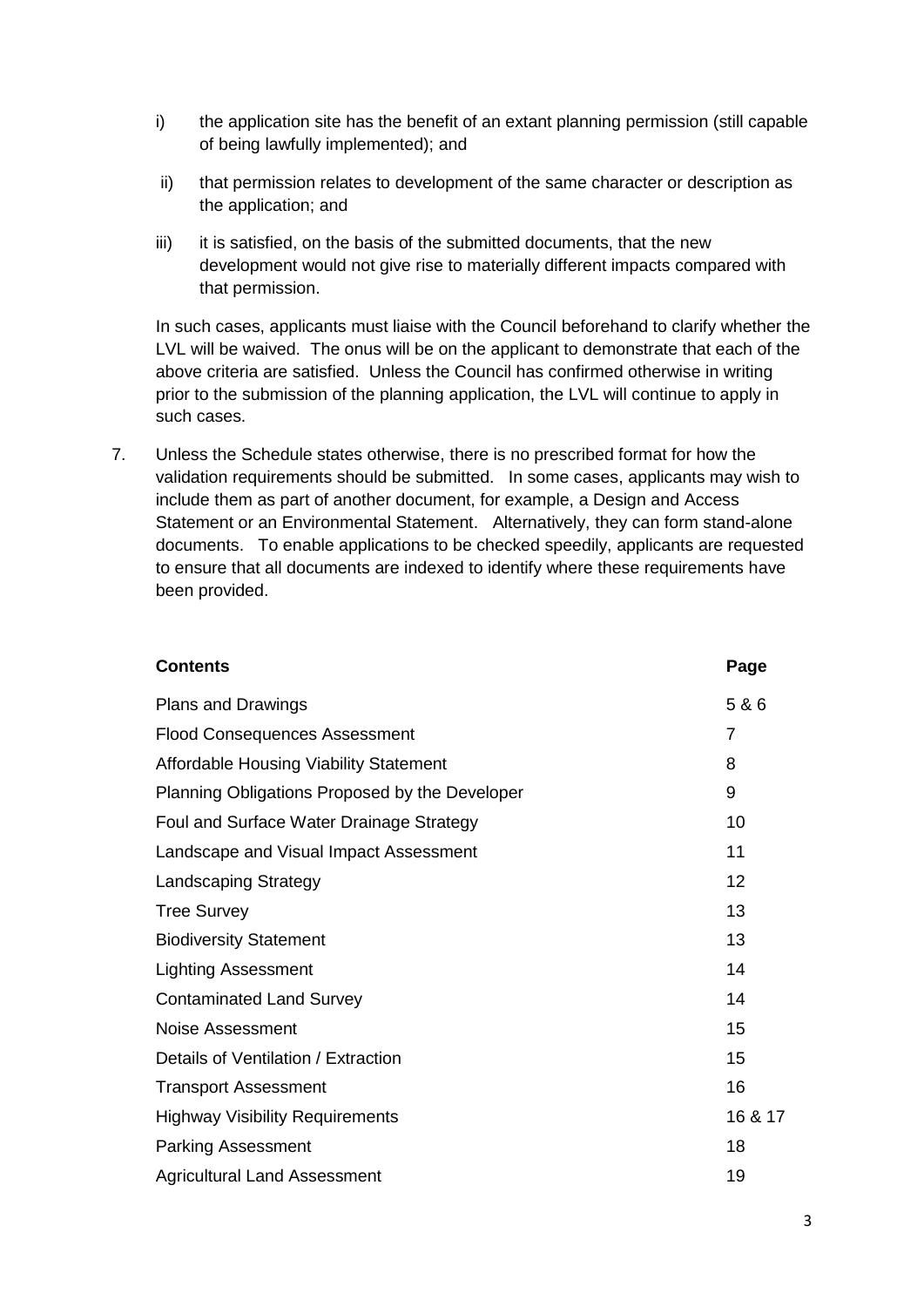| <b>Community and Linguistic Statement</b> | 20 |
|-------------------------------------------|----|
| <b>Employment Land Assessment</b>         | 21 |
| <b>Waste Planning Assessment</b>          | 22 |
| <b>Retail Impact Assessment</b>           | 22 |
| Open Space Assessment                     | 23 |
| <b>Tourism and Recreation Statement</b>   | 23 |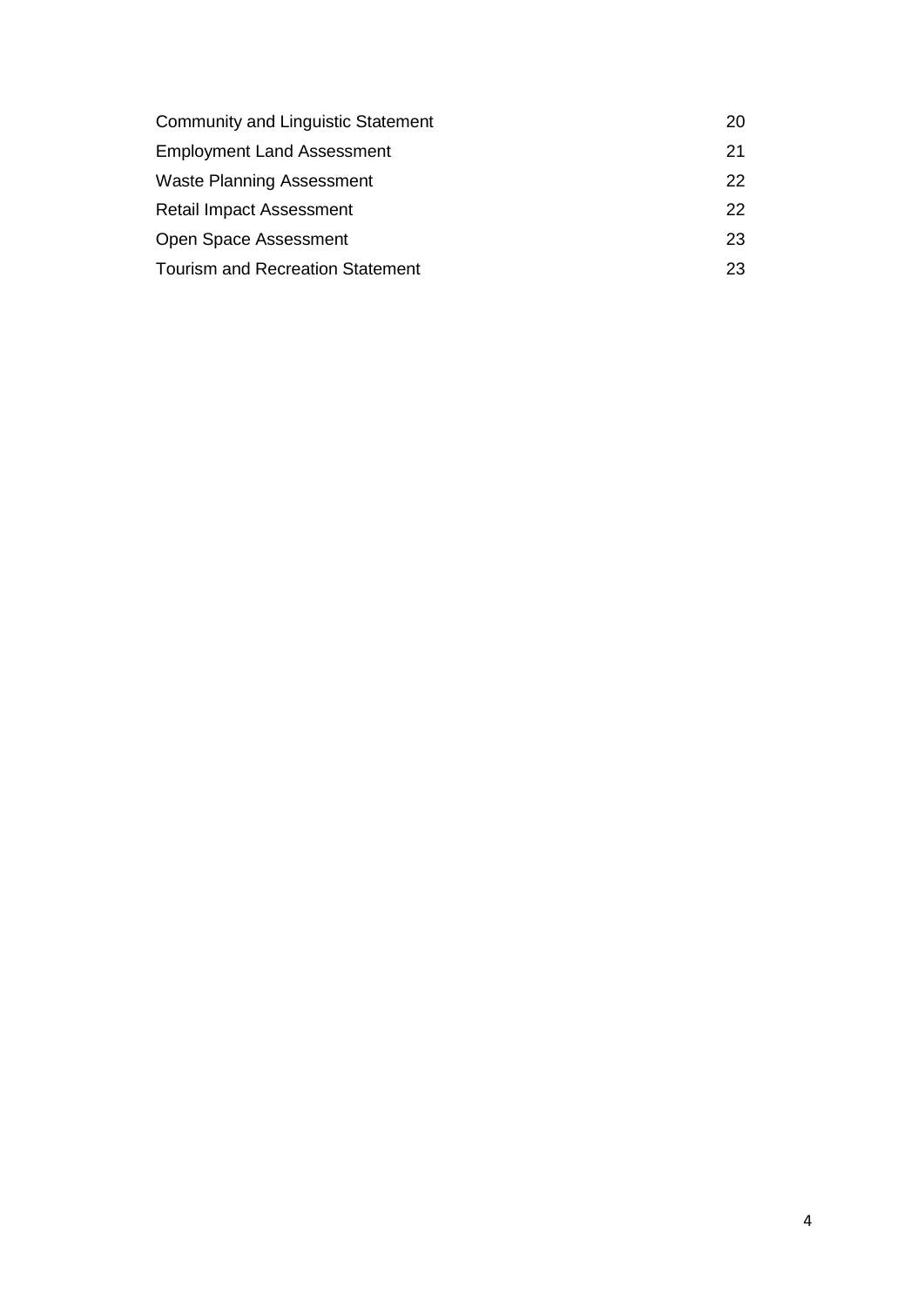### **Schedule**

| <b>Plans and drawings</b>                                                |                                                                                                                                                                                                                             |                                                                                                                                                                                                                                                                                                                                                                                                                                                                                                                                                                                                                                                                                                                                                                                                                                                                                                                                                                                                                                                                                                                                                                                                                                                           |
|--------------------------------------------------------------------------|-----------------------------------------------------------------------------------------------------------------------------------------------------------------------------------------------------------------------------|-----------------------------------------------------------------------------------------------------------------------------------------------------------------------------------------------------------------------------------------------------------------------------------------------------------------------------------------------------------------------------------------------------------------------------------------------------------------------------------------------------------------------------------------------------------------------------------------------------------------------------------------------------------------------------------------------------------------------------------------------------------------------------------------------------------------------------------------------------------------------------------------------------------------------------------------------------------------------------------------------------------------------------------------------------------------------------------------------------------------------------------------------------------------------------------------------------------------------------------------------------------|
| <b>Applies to</b>                                                        | <b>Exemptions</b>                                                                                                                                                                                                           | <b>Specific requirements</b>                                                                                                                                                                                                                                                                                                                                                                                                                                                                                                                                                                                                                                                                                                                                                                                                                                                                                                                                                                                                                                                                                                                                                                                                                              |
| All planning applications<br>(outline and full) for<br>major development | For planning applications made under<br>Section 73 of the Town and Country<br>Planning Act 1990 where a variation is not<br>sought to the approved plans or drawings,<br>the only plan required will be a location<br>plan. | This information is required to assess the impacts of the proposal.<br>The Order requires that all planning applications be accompanied by<br>a location plan and other plans, drawings or information necessary to<br>describe the proposed development. Plans / drawings must be<br>drawn to an identified scale and plans must show the direction of<br>north.<br>The Welsh Government has produced guidance <sup>1</sup> on what the plans /<br>drawings may include. However, there is some discretion to each<br>local planning authority on what to require.<br>For the purpose of this LVL, the plans and drawings that will be<br>mandatory include:<br>Site layout plan - for all applications;<br>ii)<br>Existing and proposed elevations - for all planning applications<br>(except for outline applications where appearance is reserved<br>for further approval) for the erection of new buildings or the<br>extension / alteration of existing buildings;<br>Existing and proposed floor plans (for all planning applications<br>iii)<br>(except for outline applications where both scale and<br>appearance are reserved for further approval) for the erection of<br>new buildings, the extension / alteration of existing buildings, or |
|                                                                          |                                                                                                                                                                                                                             | the change of use of existing buildings);                                                                                                                                                                                                                                                                                                                                                                                                                                                                                                                                                                                                                                                                                                                                                                                                                                                                                                                                                                                                                                                                                                                                                                                                                 |

1 http://gov.wales/docs/desh/publications/1204301appguicanceen.pdf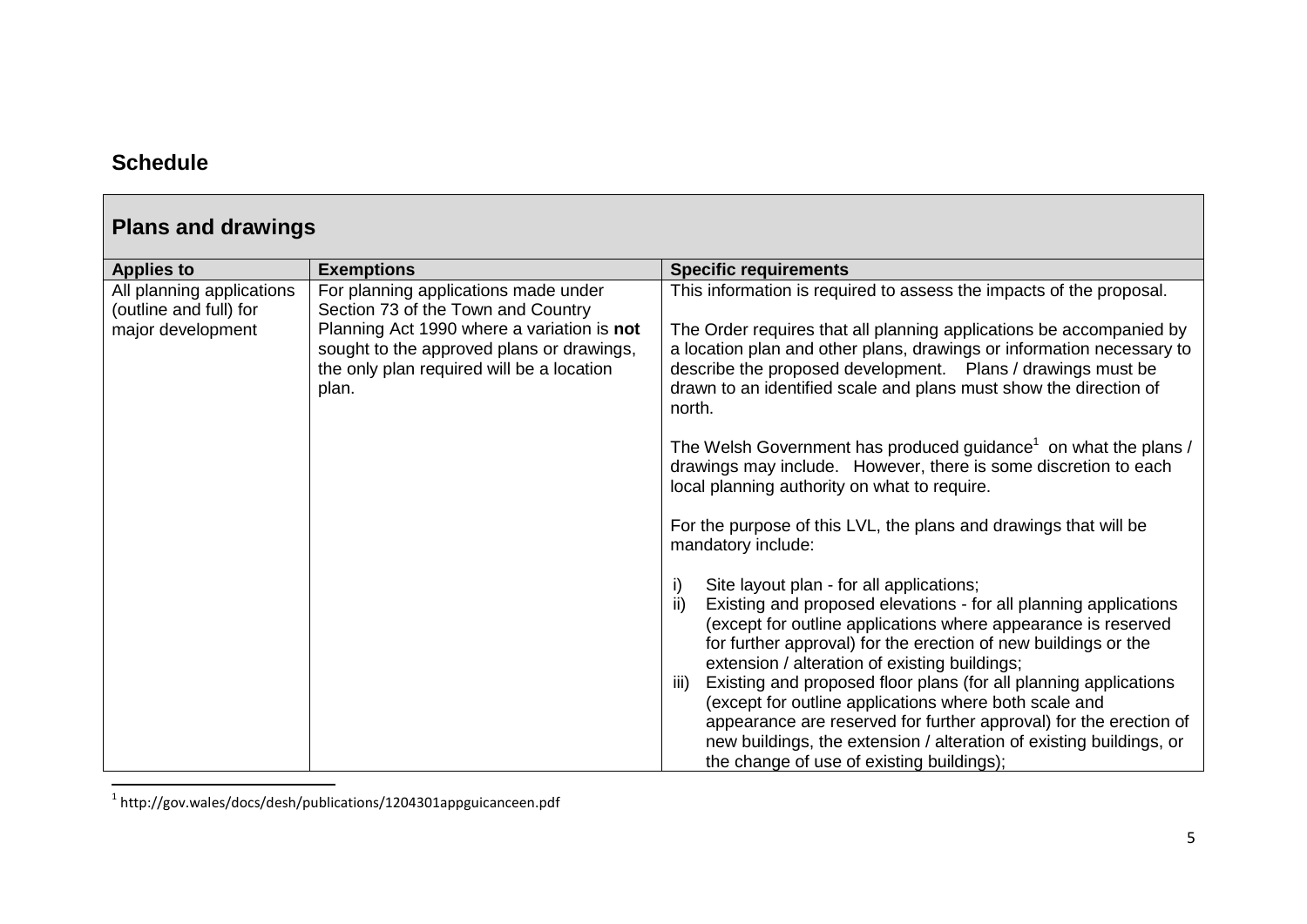|  | Existing and proposed site sections and finished floor and site<br>iv)<br>levels – for all planning applications (except for outline<br>applications where both layout and landscaping are reserved for<br>further approval) where a change in ground levels is proposed.<br>Sufficient site sections should be provided to enable an<br>adequate assessment of the proposed change in ground levels,<br>and a Section Key Plan provided;<br>Existing and proposed roof plans - where an alteration or<br>V)<br>extension to a roof is proposed. |
|--|--------------------------------------------------------------------------------------------------------------------------------------------------------------------------------------------------------------------------------------------------------------------------------------------------------------------------------------------------------------------------------------------------------------------------------------------------------------------------------------------------------------------------------------------------|
|  | There are additional national statutory requirements for outline<br>applications <sup>2</sup> which will continue to operate once this LVL has been<br>adopted.                                                                                                                                                                                                                                                                                                                                                                                  |
|  | The Council will not accept plans or drawings which are annotated as<br>"do not scale".                                                                                                                                                                                                                                                                                                                                                                                                                                                          |

 2 http://www.legislation.gov.uk/wsi/2012/801/article/3/made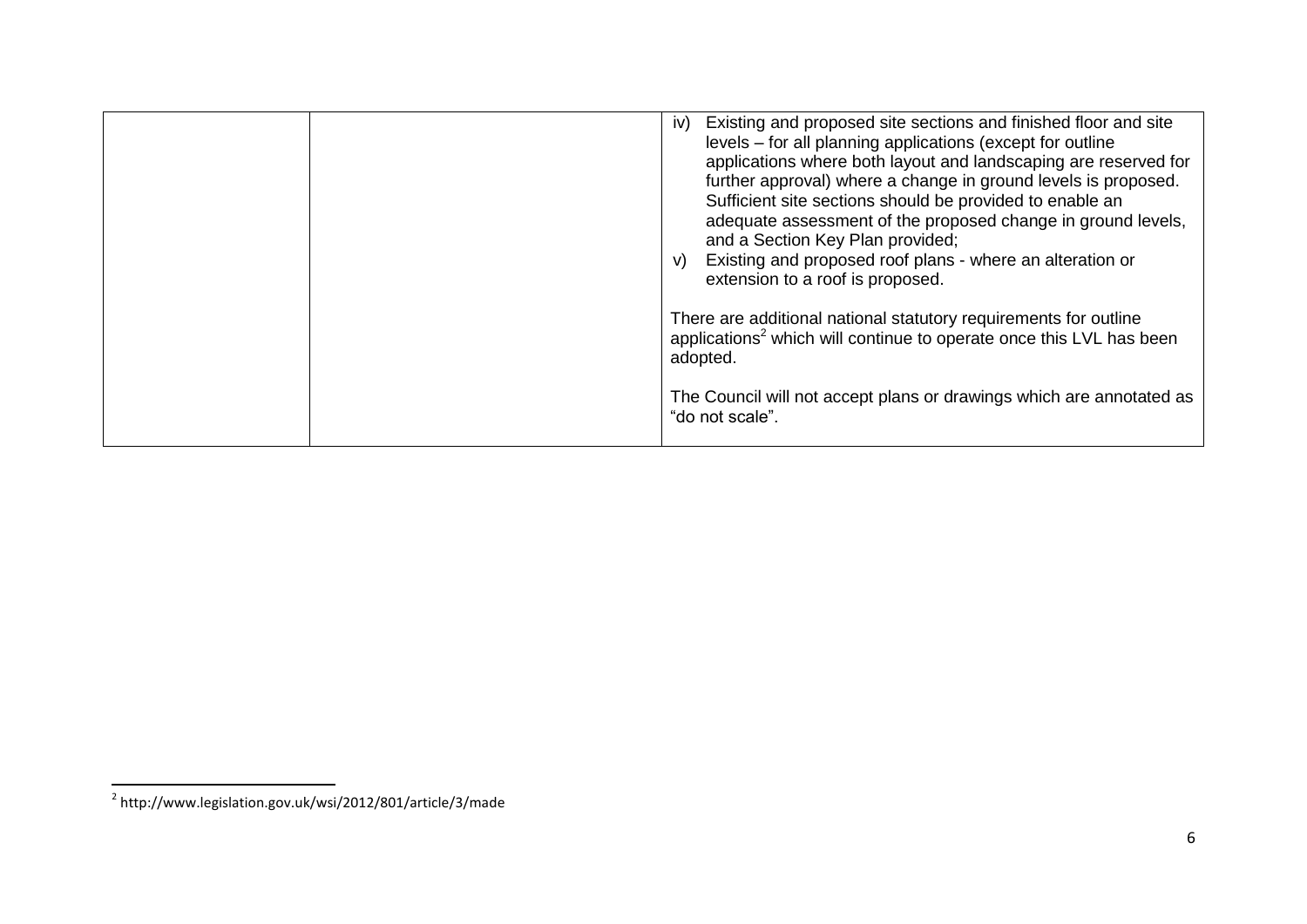|                                                                                                                                                                                                                        | <b>Flood Consequences Assessment (FCA)</b> |                                                                                                                                                                                                                                                                                                                                                                                                                                                                                                                                                                                                                                                                                                                                                                                                                                                                                                                                                                                                                                                                                                                                                                                                                                                                                                                                                                                                                                            |
|------------------------------------------------------------------------------------------------------------------------------------------------------------------------------------------------------------------------|--------------------------------------------|--------------------------------------------------------------------------------------------------------------------------------------------------------------------------------------------------------------------------------------------------------------------------------------------------------------------------------------------------------------------------------------------------------------------------------------------------------------------------------------------------------------------------------------------------------------------------------------------------------------------------------------------------------------------------------------------------------------------------------------------------------------------------------------------------------------------------------------------------------------------------------------------------------------------------------------------------------------------------------------------------------------------------------------------------------------------------------------------------------------------------------------------------------------------------------------------------------------------------------------------------------------------------------------------------------------------------------------------------------------------------------------------------------------------------------------------|
| <b>Applies to</b>                                                                                                                                                                                                      | <b>Exemptions</b>                          | <b>Specific requirements</b>                                                                                                                                                                                                                                                                                                                                                                                                                                                                                                                                                                                                                                                                                                                                                                                                                                                                                                                                                                                                                                                                                                                                                                                                                                                                                                                                                                                                               |
| All planning applications<br>(outline and full) for<br>major 'highly vulnerable'<br>and 'less vulnerable'<br>development within the<br>C1 or C2 zones<br>identified in Technical<br>Advice Note (Wales) 15<br>(TAN15). | None                                       | As a minimum, the FCA must address the requirements of TAN15,<br>including application of the 'Justification Test'. The TAN provides<br>definitions for both 'highly vulnerable' and 'less vulnerable'<br>development categories.<br>For developments within tidal flood zones in Llandudno, Pensarn,<br>Towyn and Kinmel Bay, the FCA must be informed by the Conwy<br><b>Tidal Flood Risk Assessment.</b><br>Where an FCA is required for a Section 73 application, it must<br>provide a comparative assessment of the flood risks associated with<br>the proposal relative to the extant permission.<br>Planning applications made under Section 73 of the Town and<br>Country Planning Act 1990 will still need a FCA. However, the<br>scope of the FCA will be more limited unless the variation sought<br>(compared with the existing permission) would fall within any of the<br>categories below:<br>Increase the number of people (residents, staff and<br>i)<br>visitors) on the site;<br>Increase the number of more vulnerable users (for<br>ii)<br>example, children or older people) on the site;<br>Extend the occupancy season for holiday uses;<br>iii)<br>Materially amend the site layout;<br>iv)<br>Alter the external ground levels or the internal floor levels<br>$\vee$<br>(ground and upper floors);<br>In such cases, the onus will be on the applicant to demonstrate why<br>a more limited FCA is appropriate. |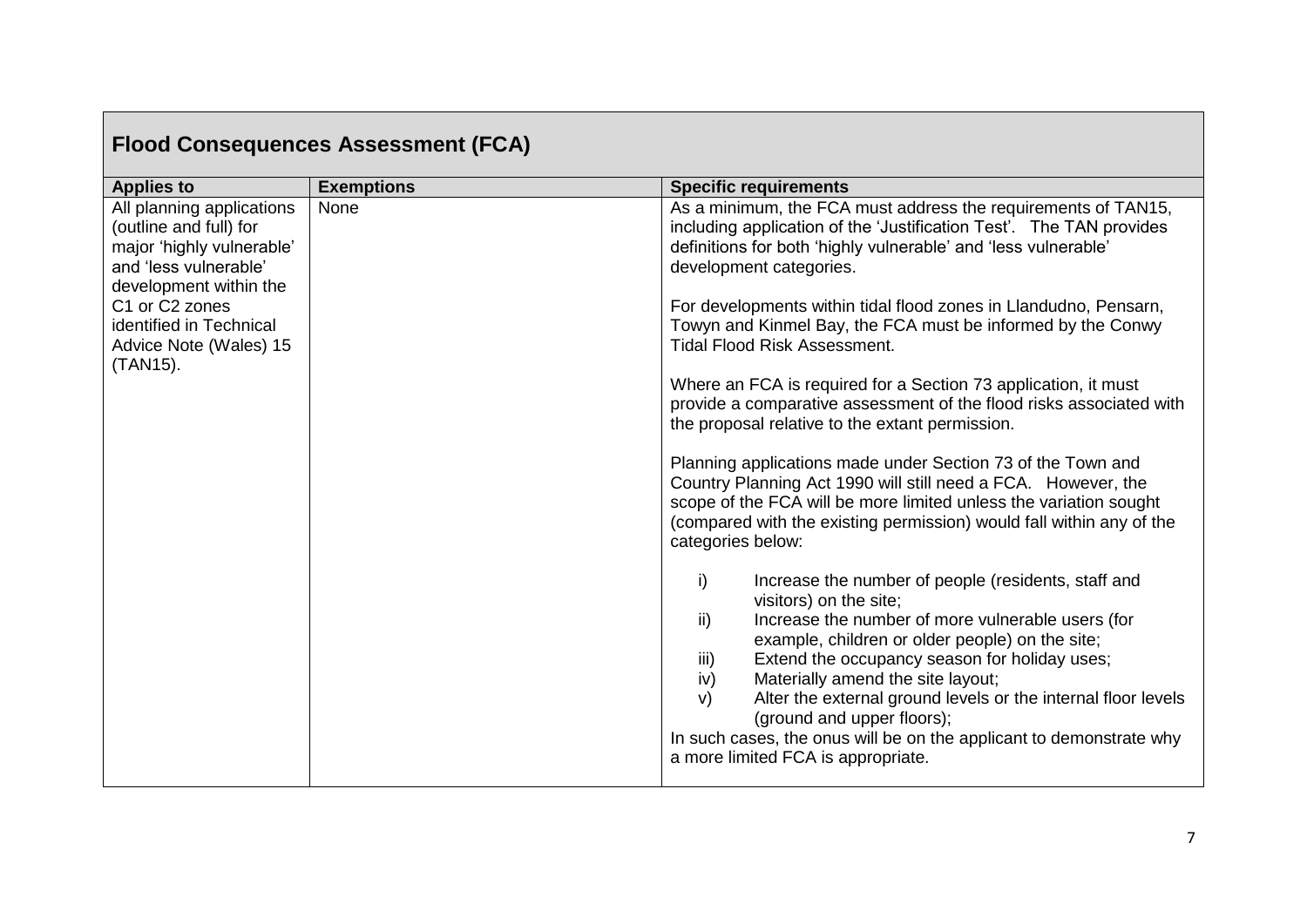| <b>Affordable Housing Viability Statement</b>                                                                                                                                                                                                                                                                         |                                                                                                                                                                                                                                                                                                                                                                                                                                                                                                                                                                                                                                                                                                                                                                                                                                                                                                                                                                                                                                                                                                                                                                                                                                                                                                                                                         |                                                                                                                                                                                                                                                                                                                                                                                                                                                                                                                                                                                                                                                                                                                                                                                                                                                                                                                                                                                                                                     |
|-----------------------------------------------------------------------------------------------------------------------------------------------------------------------------------------------------------------------------------------------------------------------------------------------------------------------|---------------------------------------------------------------------------------------------------------------------------------------------------------------------------------------------------------------------------------------------------------------------------------------------------------------------------------------------------------------------------------------------------------------------------------------------------------------------------------------------------------------------------------------------------------------------------------------------------------------------------------------------------------------------------------------------------------------------------------------------------------------------------------------------------------------------------------------------------------------------------------------------------------------------------------------------------------------------------------------------------------------------------------------------------------------------------------------------------------------------------------------------------------------------------------------------------------------------------------------------------------------------------------------------------------------------------------------------------------|-------------------------------------------------------------------------------------------------------------------------------------------------------------------------------------------------------------------------------------------------------------------------------------------------------------------------------------------------------------------------------------------------------------------------------------------------------------------------------------------------------------------------------------------------------------------------------------------------------------------------------------------------------------------------------------------------------------------------------------------------------------------------------------------------------------------------------------------------------------------------------------------------------------------------------------------------------------------------------------------------------------------------------------|
| <b>Applies to</b>                                                                                                                                                                                                                                                                                                     | <b>Exemptions</b>                                                                                                                                                                                                                                                                                                                                                                                                                                                                                                                                                                                                                                                                                                                                                                                                                                                                                                                                                                                                                                                                                                                                                                                                                                                                                                                                       | <b>Further Information</b>                                                                                                                                                                                                                                                                                                                                                                                                                                                                                                                                                                                                                                                                                                                                                                                                                                                                                                                                                                                                          |
| All planning applications (outline<br>and full) for major development<br>involving one or more of the<br>following:<br>i)<br>new build dwellings,<br>ii)<br>the conversion of buildings<br>to dwellings,<br>the variation or removal of<br>iii)<br>conditions to allow the<br>occupancy of buildings as<br>dwellings. | Planning applications for:<br>i)<br>Retrospective planning permission, where the<br>development was completed before 1st<br>December 2009;<br>ii)<br>Holiday accommodation which is subject to a<br>holiday occupancy condition. However,<br>proposals to remove an existing holiday<br>accommodation condition are not exempt;<br>iii)<br>Replacement dwellings where there is no gain in<br>dwelling numbers.<br>Residential Institutions, as currently defined in<br>iv)<br>Class C2 of the Town and Country Planning (Use<br>Classes) Order 1987 (as amended);<br>Rural enterprise dwellings (as defined in TAN6<br>V)<br>(Planning for Sustainable Rural Communities);<br>however, planning applications to remove<br>occupancy conditions on rural enterprise<br>dwellings are not exempt;<br>Applications where the applicant proposes 100%<br>vi)<br>affordable housing, or where the proportion of<br>affordable housing proposed by the applicant<br>would meet the requirements of Policy HOU/2 of<br>the Conwy Local Development Plan in respect of<br>the area in which the proposed development is<br>situated;<br>vii) Section 73 applications (other than for the<br>variation or removal of residential occupancy<br>conditions) for which the Council has notified the<br>applicant in writing that the Statement is not<br>required. | This is required to ensure compliance with national<br>policy and LDP Policy HOU/2 on affordable<br>housing.<br>The Statement must include a viability assessment<br>on the Proforma issued by the Council, or otherwise<br>contain as a minimum the information requested on<br>the Proforma.<br>Where exceptional costs are indicated, it must be<br>accompanied by evidence to demonstrate that<br>those costs are realistic.<br>Land acquisition costs / existing use value must be<br>accompanied by evidence to demonstrate that they<br>are realistic.<br>Where the viability assessment indicates a positive<br>residual value, the Statement must identify a<br>mechanism for the delivery of the affordable<br>housing. If the affordable housing is to be<br>delivered by a Registered Social Landlord (RSL), it<br>must identify whether any RSLs have expressed an<br>interest in the proposal. Where no RSL is<br>involved, it must identify any proposed Section 106<br>Obligation to secure the affordable housing. |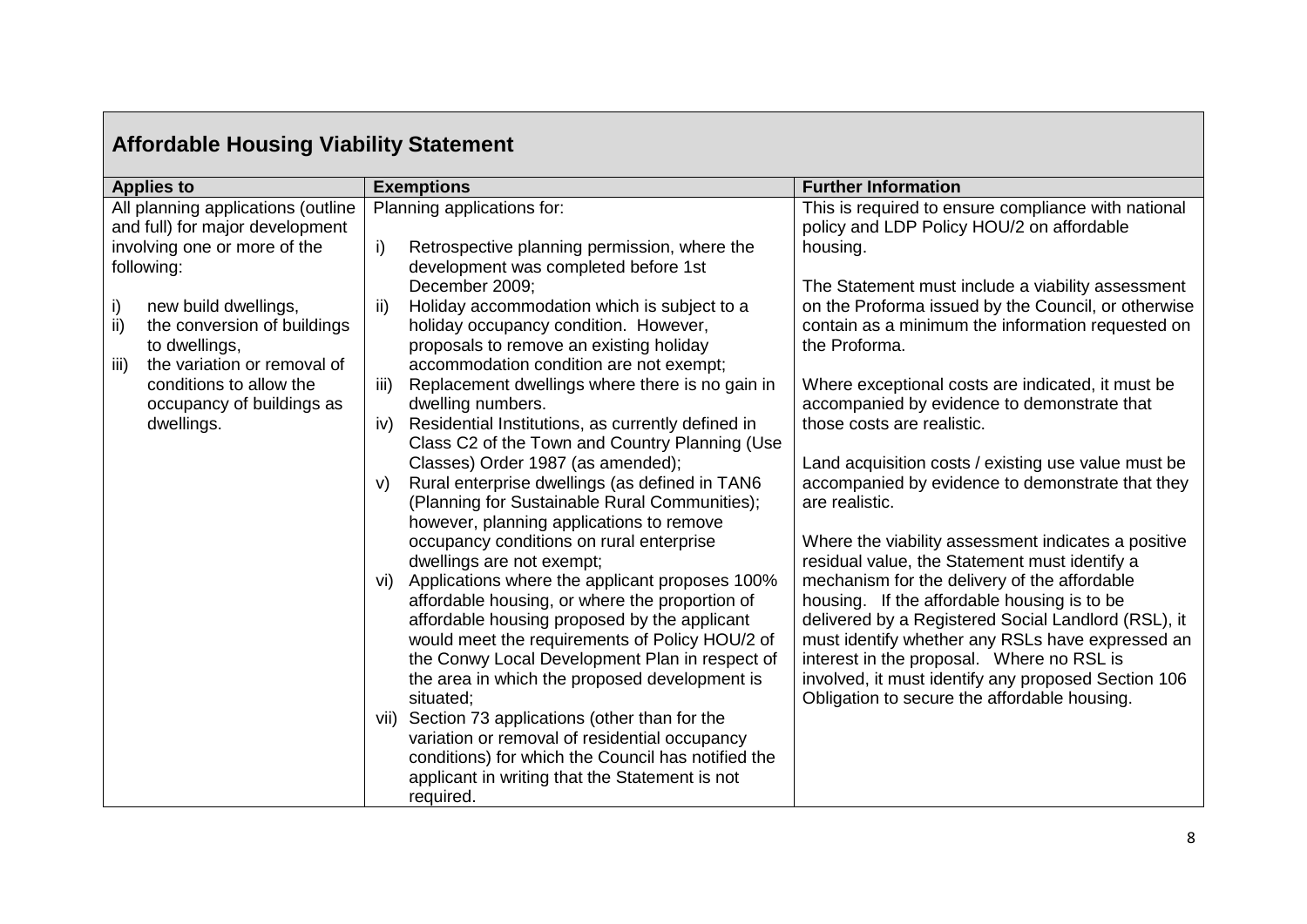| <b>Planning Obligations Proposed by the Developer</b>                  |                                                                                                                                                                |                                                                                                                                                                                                                                                                                                                                                                                                                                                                                                                                                                                                                                                                                                                                                                                                                                                                                                                                                                                                       |
|------------------------------------------------------------------------|----------------------------------------------------------------------------------------------------------------------------------------------------------------|-------------------------------------------------------------------------------------------------------------------------------------------------------------------------------------------------------------------------------------------------------------------------------------------------------------------------------------------------------------------------------------------------------------------------------------------------------------------------------------------------------------------------------------------------------------------------------------------------------------------------------------------------------------------------------------------------------------------------------------------------------------------------------------------------------------------------------------------------------------------------------------------------------------------------------------------------------------------------------------------------------|
| <b>Applies to</b>                                                      | <b>Exemptions</b>                                                                                                                                              | <b>Further Information</b>                                                                                                                                                                                                                                                                                                                                                                                                                                                                                                                                                                                                                                                                                                                                                                                                                                                                                                                                                                            |
| All planning applications (full and<br>outline) for major development. | Planning applications for which<br>the Council has previously<br>notified the applicant in writing<br>that no Planning Obligations are<br>likely to be sought. | This is required to demonstrate compliance with Policy DP/5 in the<br>Conwy LDP and the Council's Supplementary Planning Guidance on<br>Planning Obligations, and that the need for any other Planning<br>Obligations that may be deemed necessary has been addressed.<br>The need for Planning Obligations will vary from case to case.<br>Applicants should enter into pre-application discussions with the<br>Council's Strategic Planning Policy Services to assess whether any<br>financial contributions will be required. Some applications may<br>require non-financial obligations, for example, to require the<br>maintenance of visibility splays outside the applicant's land.<br>Applications must be accompanied by a document outlining what<br>planning obligations the applicant is prepared to offer or that it does<br>not intend to offer a planning obligation. The Council reserves the<br>right to review the need for a planning obligation during the<br>application process |

#### **Planning Obligations Proposed by the Developer**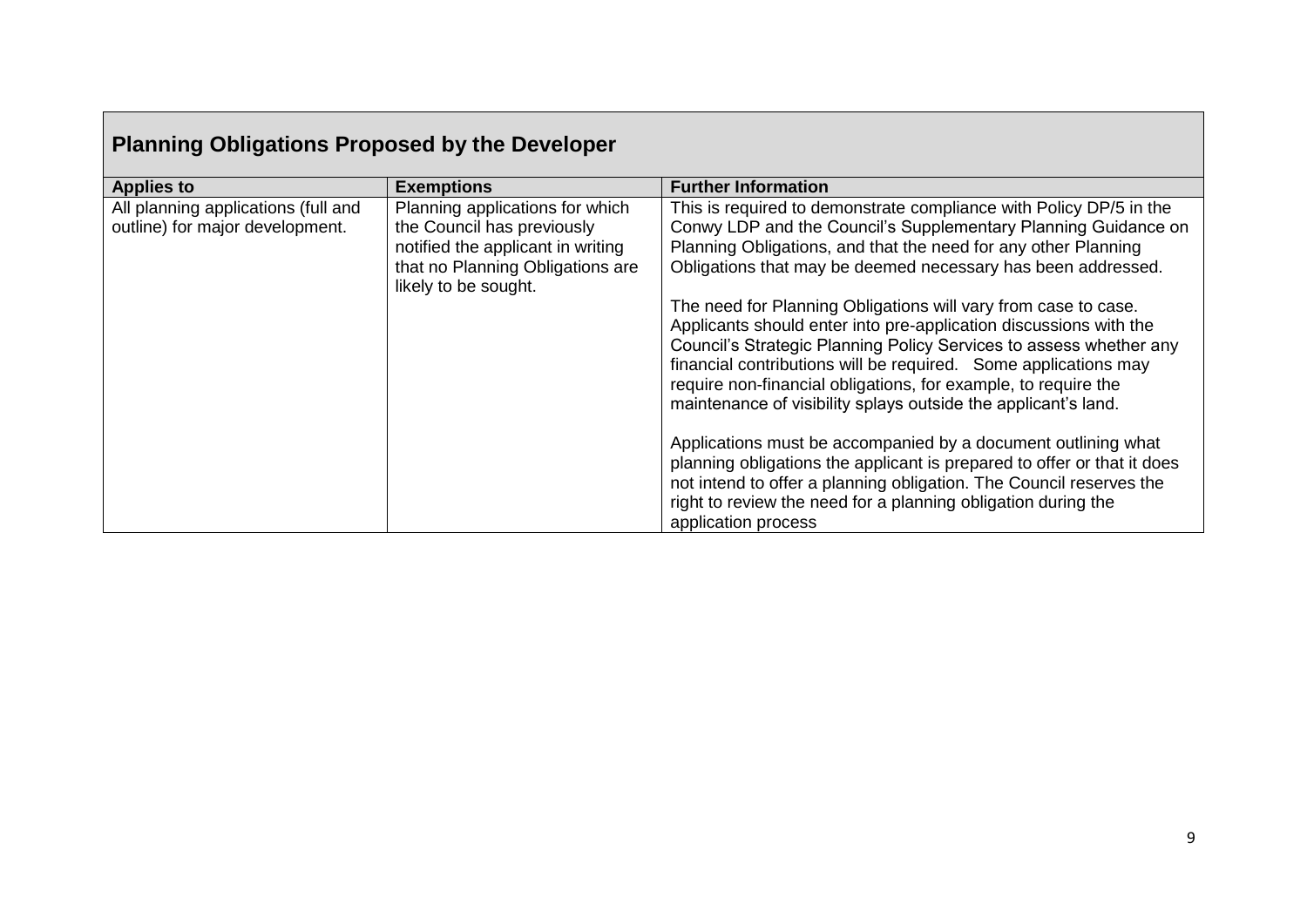| <b>Foul and Surface Water Drainage Strategy</b>                        |                                                                                                                            |                                                                                                                                                                                                                                                                                                                                                                                                                                                                                                                                                                                                                                                             |
|------------------------------------------------------------------------|----------------------------------------------------------------------------------------------------------------------------|-------------------------------------------------------------------------------------------------------------------------------------------------------------------------------------------------------------------------------------------------------------------------------------------------------------------------------------------------------------------------------------------------------------------------------------------------------------------------------------------------------------------------------------------------------------------------------------------------------------------------------------------------------------|
| <b>Applies to</b>                                                      | <b>Exemptions</b>                                                                                                          | <b>Further Information</b>                                                                                                                                                                                                                                                                                                                                                                                                                                                                                                                                                                                                                                  |
| All planning applications (full and<br>outline) for major development. | Section 73 applications which do<br>not involve a material amendment<br>to the foul and surface water<br>drainage impacts. | This Strategy is required to demonstrate that the development<br>proposal can be drained satisfactorily, is not likely to unacceptably<br>increase flooding or surface water run-off or overload the public foul<br>or surface water systems.                                                                                                                                                                                                                                                                                                                                                                                                               |
|                                                                        |                                                                                                                            | The scope of the Foul and Surface Water Drainage Strategy will vary<br>from case to case, but as a minimum, must include the following:                                                                                                                                                                                                                                                                                                                                                                                                                                                                                                                     |
|                                                                        |                                                                                                                            | Where sustainable drainage is proposed, the Strategy should<br>specify what sustainable drainage methods are proposed and<br>assess their feasibility, including the porosity test (current<br>BS6297) results to determine the suitability of the ground to<br>accommodate soakaways;<br>Where disposal to a watercourse is proposed, evidence of<br>ii)<br>discussions between the applicant and Natural Resources<br>Wales or the local drainage body.<br>Where disposal to the foul and / or surface water mains is<br>iii)<br>proposed, evidence of discussions between the applicant and<br>Dwr Cymru Welsh Water, supported by run-off calculations. |

 $\blacksquare$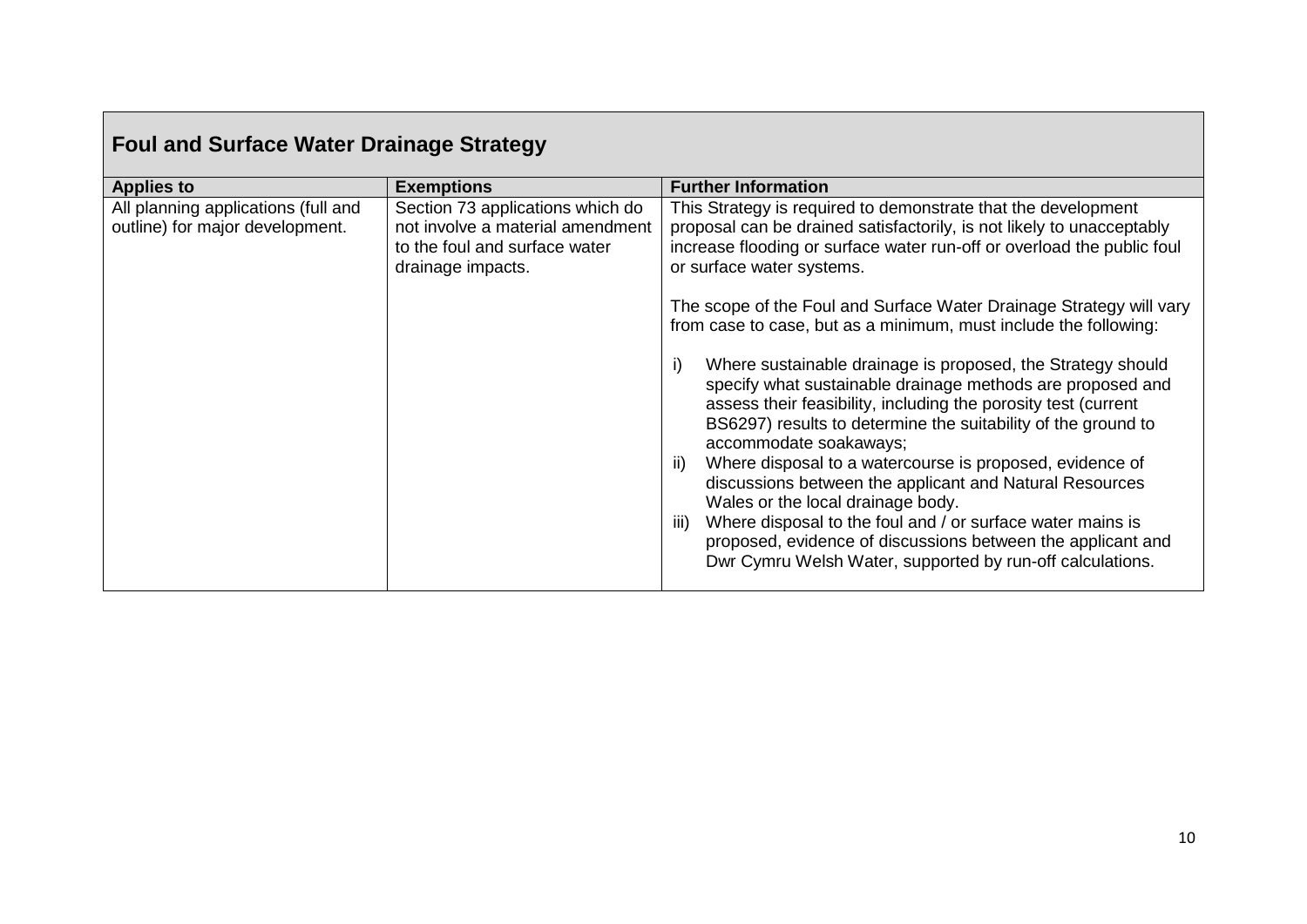| <b>Landscape and Visual Impact Assessment (LVIA)</b>                                                                                                                         |                                                                                              |                                                                                                                                                                                                                                                                                            |
|------------------------------------------------------------------------------------------------------------------------------------------------------------------------------|----------------------------------------------------------------------------------------------|--------------------------------------------------------------------------------------------------------------------------------------------------------------------------------------------------------------------------------------------------------------------------------------------|
| <b>Applies to</b>                                                                                                                                                            | <b>Exemptions</b>                                                                            | <b>Further Information</b>                                                                                                                                                                                                                                                                 |
| All planning applications (full and<br>outline) for major development<br>within Special Landscape Areas.                                                                     | Section 73 applications which do<br>not propose a material<br>amendment to the appearance of | This is required to assess the visual and landscape impacts of<br>development proposals.                                                                                                                                                                                                   |
| All planning applications (full and<br>outline) for major development<br>where at least 10% of the<br>application site does not fall within<br>the definition of 'Previously | approved development.                                                                        | The LVIA must comply with the current edition of the Guidelines for<br>Landscape and Visual Impact Assessment, published by the<br>Landscape Institute and Institute of Environmental Management and<br>Assessment, unless the Council has notified the applicant otherwise<br>in writing. |
| Developed Land' in PPW.<br>All planning applications (full and<br>outline) for major development that<br>include new wind turbines.                                          |                                                                                              | In the case of wind turbine development, the scope of the LVIA will be<br>specified in forthcoming Supplementary Planning Guidance. The<br>Council has also adopted Supplementary Planning Guidance on<br>Landscape Sensitivity and Capacity Assessment (LDP11).                           |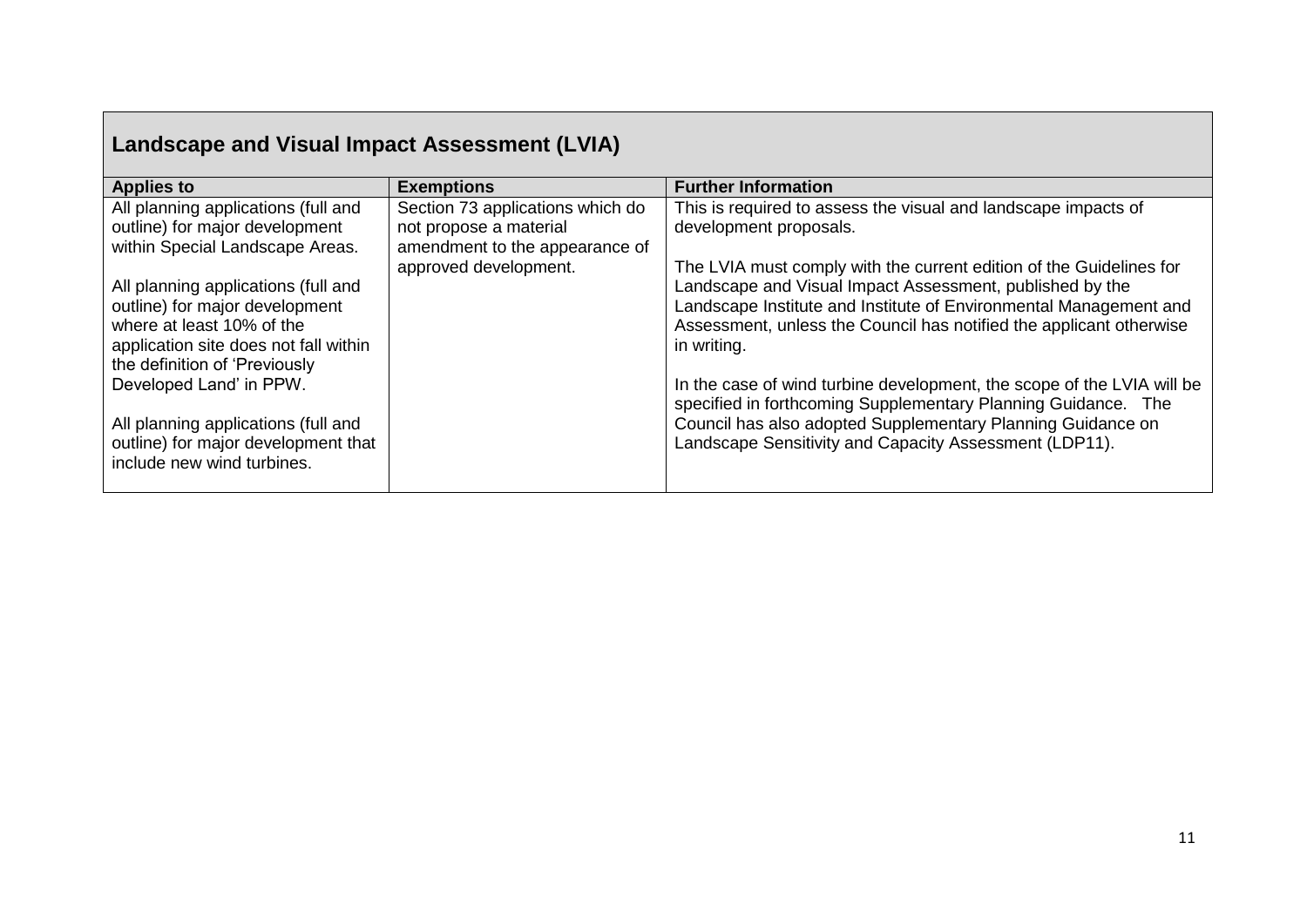| Landscaping Strategy                                                   |                                                                                                                            |                                                                                                                                                                                                                                                                                                                                                                                                                                                                                                                                                                                                                                                                                                                                                                                                                                                                                                                                                                                                                                                                                                                                                                                                                                                                                                                   |
|------------------------------------------------------------------------|----------------------------------------------------------------------------------------------------------------------------|-------------------------------------------------------------------------------------------------------------------------------------------------------------------------------------------------------------------------------------------------------------------------------------------------------------------------------------------------------------------------------------------------------------------------------------------------------------------------------------------------------------------------------------------------------------------------------------------------------------------------------------------------------------------------------------------------------------------------------------------------------------------------------------------------------------------------------------------------------------------------------------------------------------------------------------------------------------------------------------------------------------------------------------------------------------------------------------------------------------------------------------------------------------------------------------------------------------------------------------------------------------------------------------------------------------------|
| <b>Applies to</b>                                                      | <b>Exemptions</b>                                                                                                          | <b>Further Information</b>                                                                                                                                                                                                                                                                                                                                                                                                                                                                                                                                                                                                                                                                                                                                                                                                                                                                                                                                                                                                                                                                                                                                                                                                                                                                                        |
| All planning applications (full and<br>outline) for major development. | Section 73 applications which do<br>not propose a material<br>amendment to the approved<br>layout or landscaping strategy. | The scope of the Landscaping Strategy will vary from case to case.<br>For outline applications (where landscaping is identified as a<br>reserved matter), a statement of the applicant's approach to the<br>landscaping strategy should be provided. The proposed site layout<br>plan must identify those areas where landscaping is proposed.<br>For full planning applications and outline applications where<br>landscaping is not identified as a reserved matter, full landscaping<br>details will be required. 'Landscaping' is defined in Article 2 of the<br>Order as the treatment of land (other than buildings) for the purpose<br>of enhancing or protecting the amenities of the site and the area in<br>which it is situated and includes:<br>screening by fences, walls or other means;<br>i)<br>ii)<br>the planting of trees, hedges, shrubs or grass;<br>iii)<br>the formation of banks, terraces or other earthworks;<br>iv)<br>the laying out or provision of gardens, courts, squares, water<br>features, sculpture or public art; and<br>the provision of other amenity features;<br>V)<br>Where a Tree Survey is required by virtue of the 1APP application<br>form or this Schedule, the Landscaping Strategy must demonstrate<br>how it has had regard to the results of the Tree Survey. |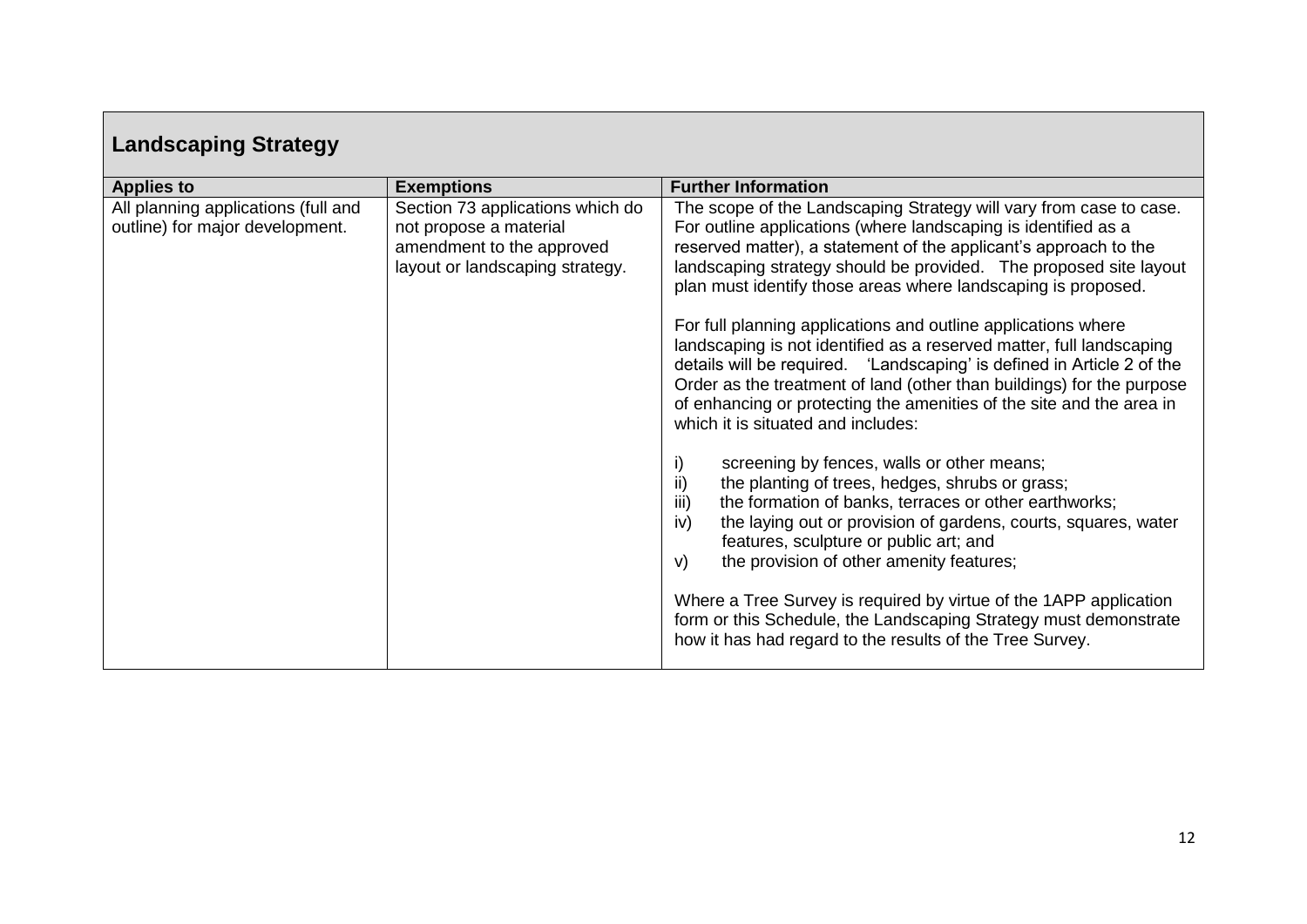| <b>Tree Survey</b>                                                                                                                            |                                                                                                                                |                                                              |
|-----------------------------------------------------------------------------------------------------------------------------------------------|--------------------------------------------------------------------------------------------------------------------------------|--------------------------------------------------------------|
| <b>Applies to</b>                                                                                                                             | <b>Exemptions</b>                                                                                                              | <b>Further Information</b>                                   |
| All planning applications (full and<br>outline) for major development<br>where trees are located within or<br>adjoining the development area. | Planning applications where the<br>Council has notified the applicant<br>in writing that it does not require a<br>Tree Survey. | Tree Surveys should comply with the current BS5837 standard. |
|                                                                                                                                               | Section 73 applications which do<br>not involve material alterations to<br>the approved layout.                                |                                                              |

| <b>Biodiversity Statement</b>                                           |                                                                                                 |                                                                                                                                                                                                                                                                                                                          |
|-------------------------------------------------------------------------|-------------------------------------------------------------------------------------------------|--------------------------------------------------------------------------------------------------------------------------------------------------------------------------------------------------------------------------------------------------------------------------------------------------------------------------|
| <b>Applies to</b>                                                       | <b>Exemptions</b>                                                                               | <b>Further Information</b>                                                                                                                                                                                                                                                                                               |
| All full and outline planning<br>applications for major<br>development. | Section 73 applications which do<br>not involve material alterations to<br>the approved layout. | This Statement is required to assess compliance with Policy NTE/3<br>of the Conwy Local Development Plan. Supplementary Planning<br>Guidance LDP5: Biodiversity in Planning provides guidance on what<br>is required. In some cases, the 1APP application form requires the<br>submission of a Protected Species Survey. |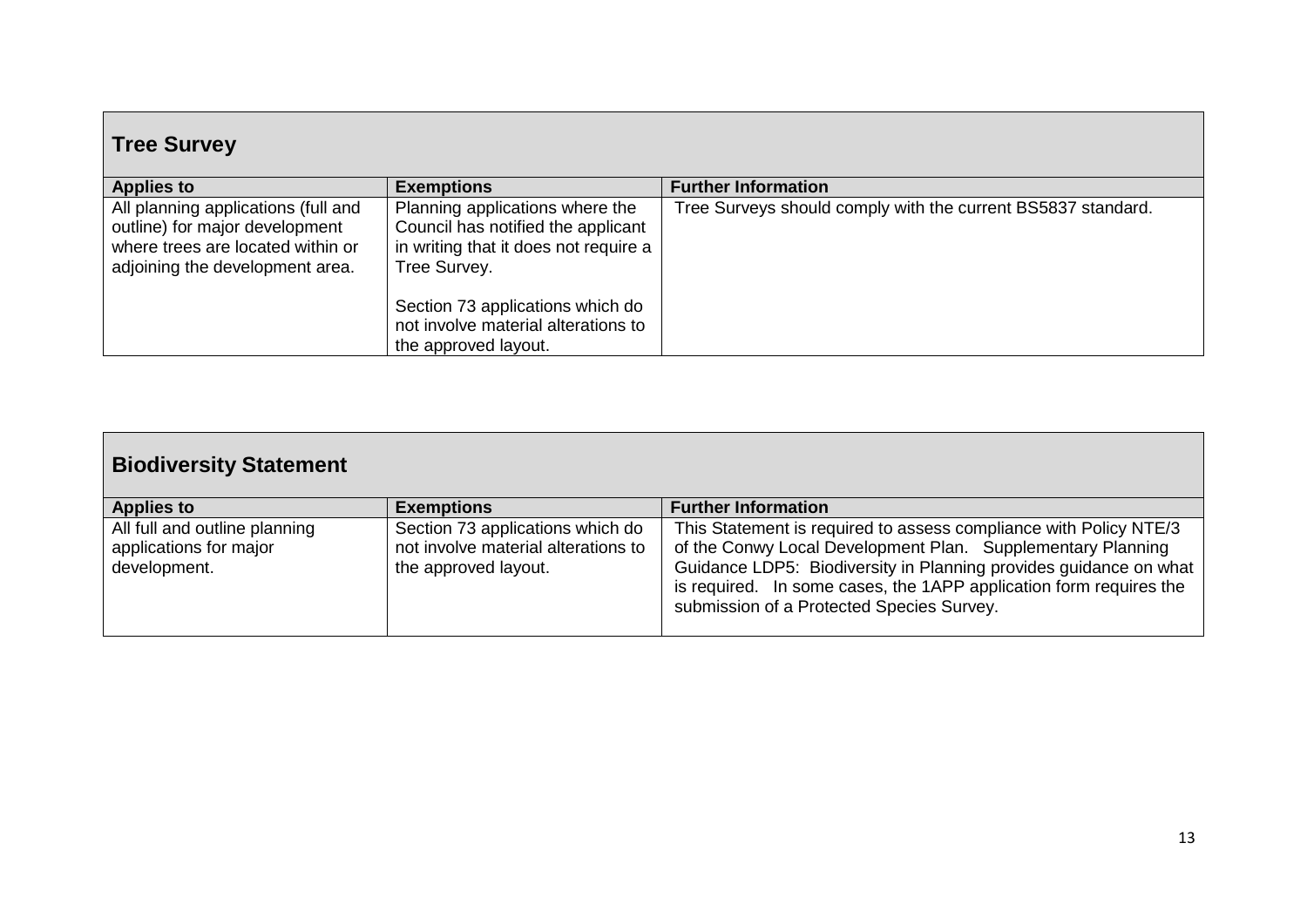| <b>Lighting Assessment</b>                                                                                                                                                 |                                                                                                      |                                                                                                                                                                                                                                                                                                                                                                                                    |
|----------------------------------------------------------------------------------------------------------------------------------------------------------------------------|------------------------------------------------------------------------------------------------------|----------------------------------------------------------------------------------------------------------------------------------------------------------------------------------------------------------------------------------------------------------------------------------------------------------------------------------------------------------------------------------------------------|
| <b>Applies to</b>                                                                                                                                                          | <b>Exemptions</b>                                                                                    | <b>Further Information</b>                                                                                                                                                                                                                                                                                                                                                                         |
| All planning applications (full and<br>outline) for major development for<br>outdoor recreation uses where                                                                 | Section 73 applications which do<br>not propose material amendments<br>to the approved layout or the | This is required to assess impacts on amenity, highway safety,<br>biodiversity and community safety.                                                                                                                                                                                                                                                                                               |
| external lighting is proposed.                                                                                                                                             | lighting strategy.                                                                                   | The precise scope will vary from case to case, but must include as a<br>minimum:                                                                                                                                                                                                                                                                                                                   |
| All full planning applications for<br>major development consisting of<br>retail, office, commercial, industrial<br>and leisure uses where outdoor<br>lighting is proposed. |                                                                                                      | Identification of relevant receptors (including residents, roads<br>i)<br>and protected nocturnal species);<br>In cases where material impacts on those receptors are likely to<br>ii)<br>occur:<br>Identification of the areas to be lit and the location and<br>a)<br>specification of the luminaires; and<br>The light intrusion [lux] and intensity [candelas] at relevant<br>b)<br>receptors. |

| <b>Contaminated Land Survey</b>                                                                                                                                                                                                |                                                                                                    |                                                                                                                                                                                                                                                                                                                                              |
|--------------------------------------------------------------------------------------------------------------------------------------------------------------------------------------------------------------------------------|----------------------------------------------------------------------------------------------------|----------------------------------------------------------------------------------------------------------------------------------------------------------------------------------------------------------------------------------------------------------------------------------------------------------------------------------------------|
| <b>Applies to</b>                                                                                                                                                                                                              | <b>Exemptions</b>                                                                                  | <b>Further Information</b>                                                                                                                                                                                                                                                                                                                   |
| All planning applications (full and<br>outline) for major development on<br>sites with a history of any use<br>which may have caused land<br>contamination e.g. commercial<br>garages, industry, depots,<br>intensive farming. | Section 73 applications which do<br>not propose a material<br>amendment to the approved<br>layout. | This is required to assess effects on the natural environment and<br>human health (LDP Policies DP/6 and NTE/1).<br>The precise scope of the Contaminated Land Survey will vary from<br>case to case, but the application should be supported by evidence<br>that its scope has been agreed with the Council's Public Protection<br>Section. |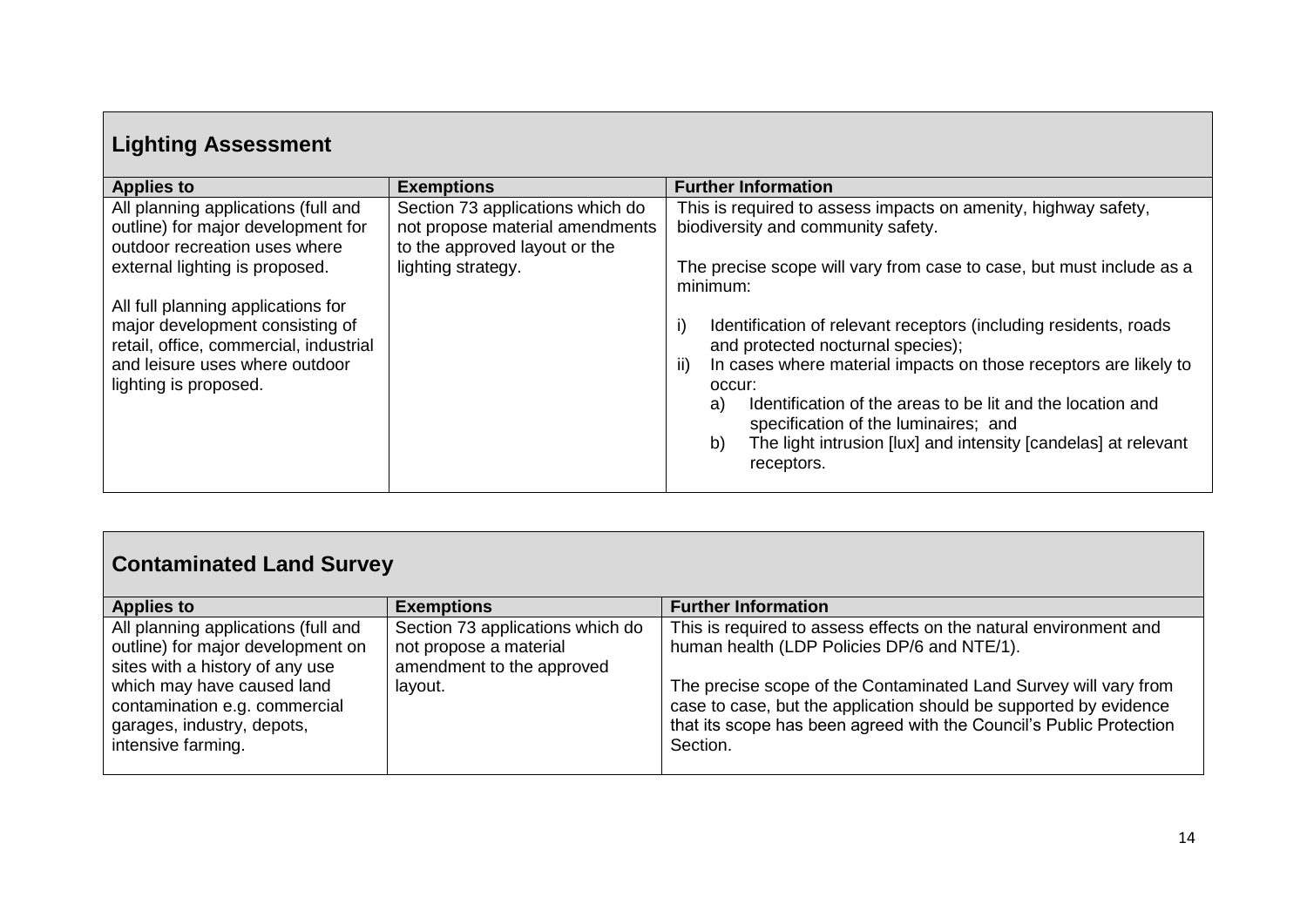| <b>Noise Assessment</b>                                                                                                                                                                                                                                                     |                                                                                                                                       |                                                                                                                                                                                                                                                                                                                                                                                                                                                                                                                                                                                             |
|-----------------------------------------------------------------------------------------------------------------------------------------------------------------------------------------------------------------------------------------------------------------------------|---------------------------------------------------------------------------------------------------------------------------------------|---------------------------------------------------------------------------------------------------------------------------------------------------------------------------------------------------------------------------------------------------------------------------------------------------------------------------------------------------------------------------------------------------------------------------------------------------------------------------------------------------------------------------------------------------------------------------------------------|
| <b>Applies to</b>                                                                                                                                                                                                                                                           | <b>Exemptions</b>                                                                                                                     | <b>Further Information</b>                                                                                                                                                                                                                                                                                                                                                                                                                                                                                                                                                                  |
| All planning applications (full and<br>outline) for major development<br>involving one or more of the<br>following:<br>B <sub>2</sub> use class<br>B8 use class<br>Quarrying<br>Mineral processing<br>Waste processing<br>Wind turbines<br>Shooting ranges<br>Motor sports. | Section 73 applications which do<br>not proposed material alterations<br>to the location or nature of noise<br>generating activities. | This assessment is required to demonstrate whether the proposed<br>development would be likely to cause unacceptable impacts on<br>amenity (including residents and recreational users of neighbouring<br>land).<br>The precise scope of the Noise Impact Assessment will vary from<br>case to case. For wind turbines, the Assessment must comply with<br>ETSU-R-97 and guidance from the Institute of Acoustics <sup>3</sup> . For other<br>applications, it must be supported by evidence to demonstrate that its<br>scope has been agreed with the Council's Public Protection Section. |

#### **Details of Ventilation / Extraction**

| <b>Applies to</b>                     | <b>Exemptions</b>                                                                          | <b>Further Information</b>                                                                                                                                                                                  |
|---------------------------------------|--------------------------------------------------------------------------------------------|-------------------------------------------------------------------------------------------------------------------------------------------------------------------------------------------------------------|
| All full planning applications for    | Outline planning applications.                                                             | Details are required to assess impacts on amenity (including                                                                                                                                                |
| major development where               |                                                                                            | residents and recreational users of neighbouring land).                                                                                                                                                     |
| ventilation / extraction equipment is | Section 73 applications which do                                                           |                                                                                                                                                                                                             |
| proposed.                             | not propose material amendments<br>to any approved ventilation or<br>extraction equipment. | In the case of full applications, the precise location and design of the<br>ventilation / extraction equipment must be shown on the application<br>drawings, together with specification and noise outputs. |
|                                       | Ventilation / extraction equipment<br>within single dwellings.                             |                                                                                                                                                                                                             |

 3 http://www.ioa.org.uk/sites/default/files/IOA%20Good%20Practice%20Guide%20on%20Wind%20Turbine%20Noise%20-%20May%202013.pdf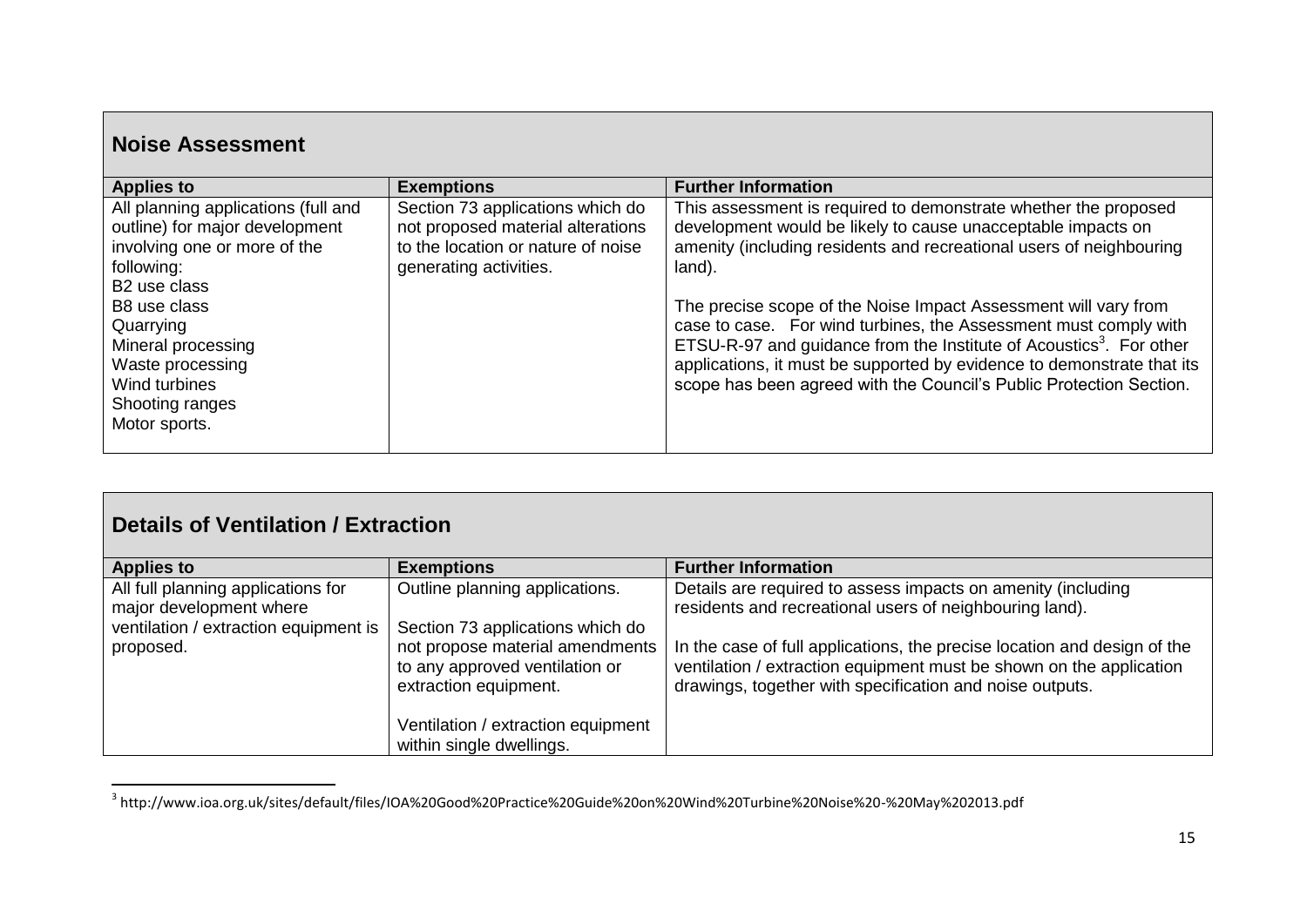# **Transport Assessment (TA)**

| <b>Applies to</b>                                                                                          | <b>Exemptions</b>                                                                                | <b>Further Information</b>                                                                                                                                                                                                                                                                                            |
|------------------------------------------------------------------------------------------------------------|--------------------------------------------------------------------------------------------------|-----------------------------------------------------------------------------------------------------------------------------------------------------------------------------------------------------------------------------------------------------------------------------------------------------------------------|
| All planning applications (full and<br>outline) for new major development<br>falling within the categories | Section 73 applications which<br>would not result in material<br>changes to either the volume or | This is required to assess compliance with relevant national and local<br>planning policies on transport and accessibility.                                                                                                                                                                                           |
| specified in paragraph D4 of<br>Technical Advice Note (Wales) 18:<br>Transport (TAN18).                    | character of traffic flows<br>compared with the approved<br>development.                         | The scope of the TA will vary from case to case. Annex D of TAN18<br>advises on the procedure to be followed for agreeing the Scoping of<br>the TA. The TA must include confirmation that the scope of the TA<br>has been agreed with the local highway authority (and, where<br>relevant, the trunk road authority). |
|                                                                                                            |                                                                                                  | For applications proposing direct access onto trunk roads, the TA<br>shall be carried out in accordance with the Design Manual for Roads<br>and Bridges.                                                                                                                                                              |

# **Highway Visibility Requirements**

| <b>Applies to</b>                                                      | <b>Exemptions</b>                                                                                                                                                                                            | <b>Further Information</b>                                                                                                                                                                                                                                                                                                                                                                                                                                                                                                                                                                                                        |
|------------------------------------------------------------------------|--------------------------------------------------------------------------------------------------------------------------------------------------------------------------------------------------------------|-----------------------------------------------------------------------------------------------------------------------------------------------------------------------------------------------------------------------------------------------------------------------------------------------------------------------------------------------------------------------------------------------------------------------------------------------------------------------------------------------------------------------------------------------------------------------------------------------------------------------------------|
| All planning applications (full and<br>outline) for major development. | Section 73 applications which<br>would not result in material<br>changes to either the volume or<br>character of traffic flows or to the<br>visibility provisions compared with<br>the approved development. | This is required to assess compliance with local and national policies<br>on visibility requirements.<br>Detailed on a plan, the proposed visibility splays that will be available<br>for emerging vehicles from the proposed access in each direction at a<br>height of 1.05m, measured to a point "a" above the nearer running<br>edge of the carriageway (point "a" height will vary depending on the<br>site location and should be agreed in writing prior to any design work).<br>These visibility distances shall be measured from a "setback" point of<br>2.4m or 4.5m from the nearer running edge of the road, measured |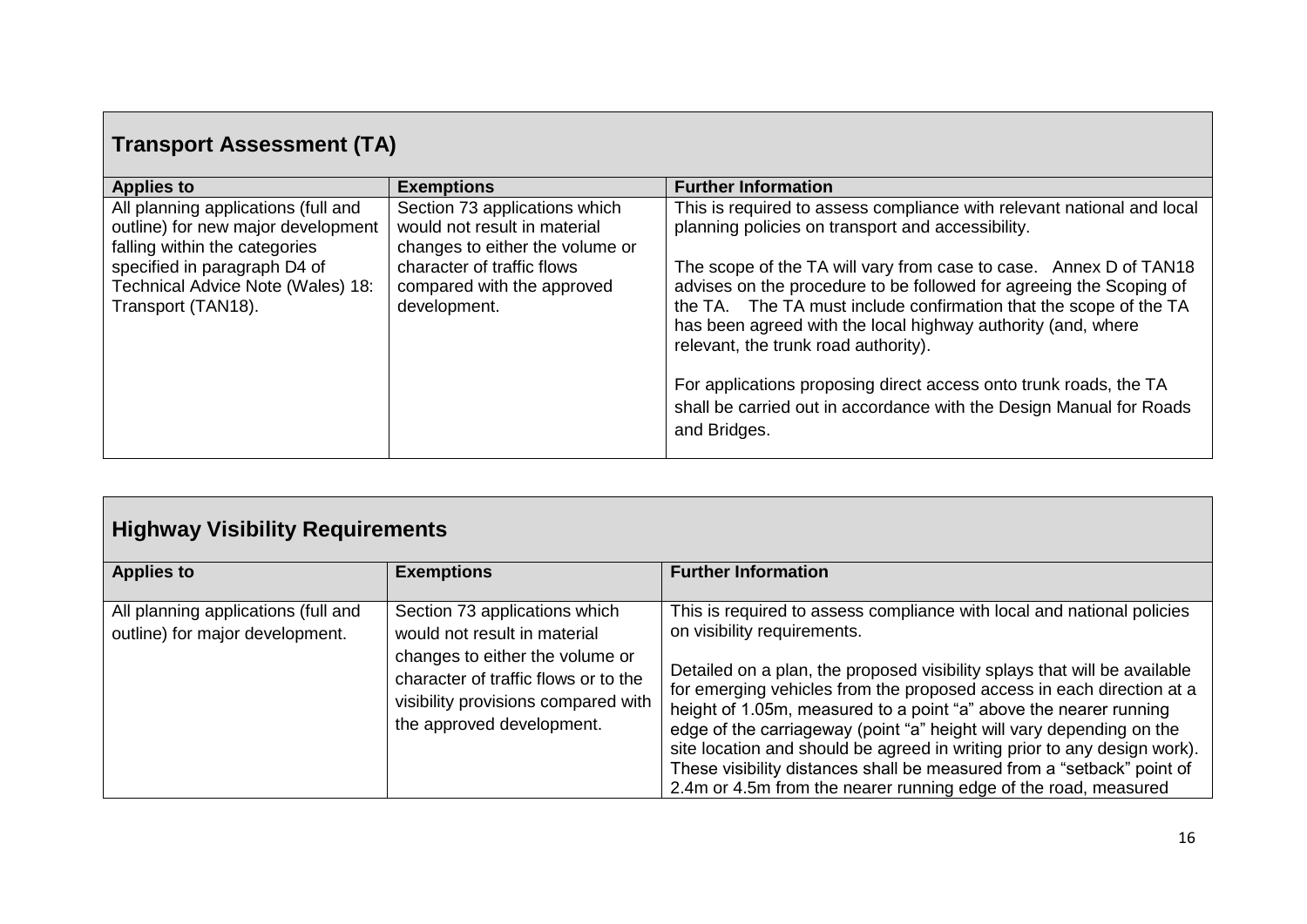| along the centreline of the access road, and at all intervening points<br>up to the running edge of the carriageway over the required distance<br>as detailed in Annex B of TAN18 ("y" distance). Visibility splays must<br>be within the public highway and/or within the red line boundary of the<br>development or land owned by applicant. If the visibility splays                                                                                                                                                                                                                                                                                                                                                                                                                                                                                                                 |
|-----------------------------------------------------------------------------------------------------------------------------------------------------------------------------------------------------------------------------------------------------------------------------------------------------------------------------------------------------------------------------------------------------------------------------------------------------------------------------------------------------------------------------------------------------------------------------------------------------------------------------------------------------------------------------------------------------------------------------------------------------------------------------------------------------------------------------------------------------------------------------------------|
| proposed do not meet the visibility splay requirements for the speed<br>limit of the road as specified in TAN18, a speed survey must be<br>carried out to determine the 85th percentile wet weather<br>speed. Generally speed surveys will be required on both approaches<br>to the proposed access (exact location to be agreed in writing with the<br>local highway authority) and shall be carried out by installation of<br>temporary loop detectors for a minimum period of 7 days in a neutral<br>month;                                                                                                                                                                                                                                                                                                                                                                          |
| Detailed on a plan, different forward visibility envelopes must be<br>shown to identify:<br>i)<br>forward visibility of vehicles waiting to turn right into the<br>proposed development;<br>ii)<br>forward visibility of vehicles driving towards the back of a queue<br>due to vehicles waiting to turning right into the proposed<br>development;<br>iii)<br>forward visibility of vehicles driving in the opposite direction to a<br>vehicle waiting to turning right into the proposed development.<br>All plans shall be based on a topographic survey, unless the relevant<br>highway authority has previously notified the applicant otherwise in<br>writing. Evidence of this will be required with the submission.<br>For applications proposing direct access onto trunk roads, the TA shall<br>be carried out in accordance with the Design Manual for Roads and<br>Bridges. |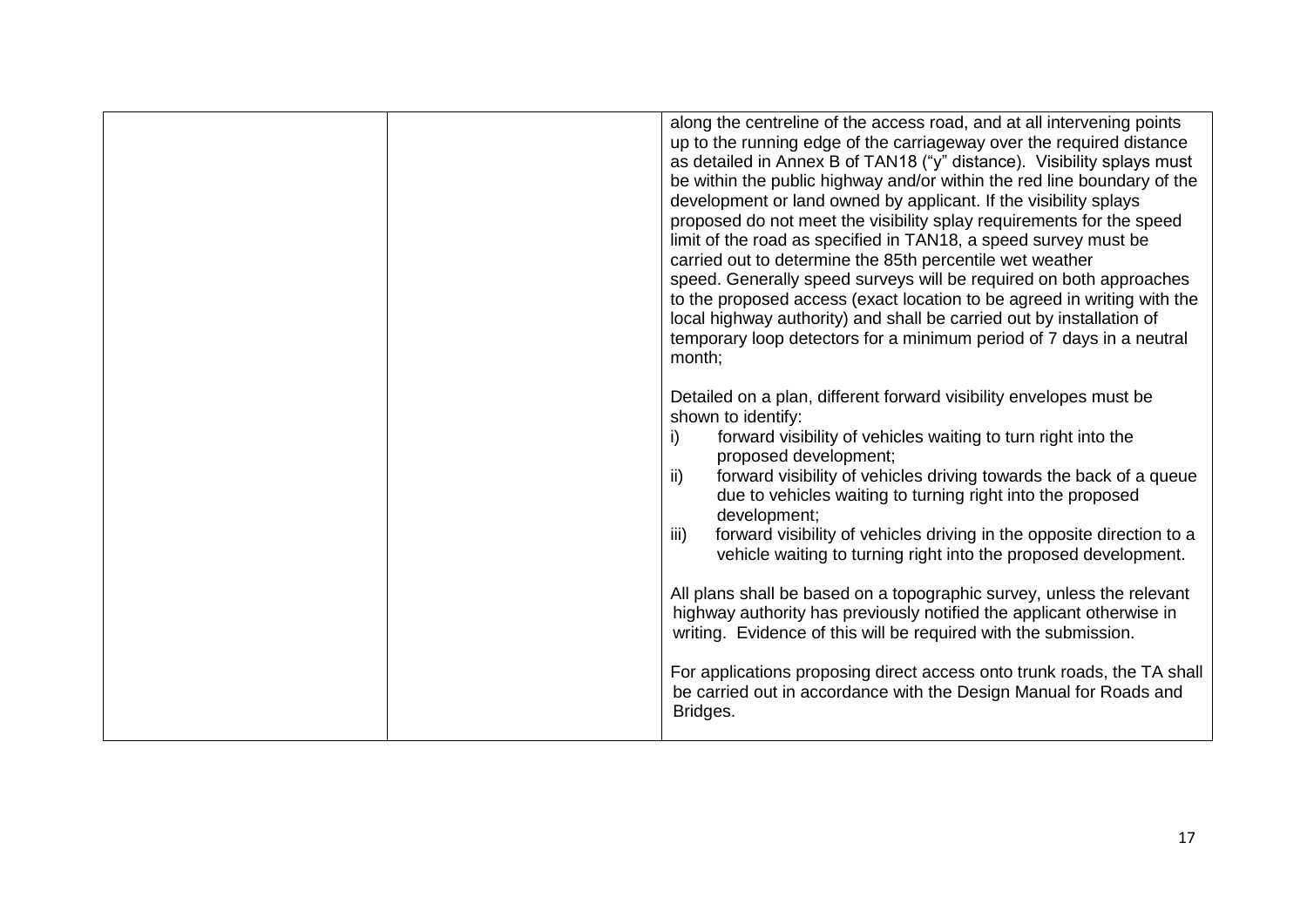| <b>Parking Assessment</b>                                              |                                                                                                                                                                                          |                                                                                                                                                                                                                                                                                                                                                                                                                                                                                                                                                                                                                                                                                                                                                                                                                                                                                                                                                                                                                                                                                                                                                                                                                                                                                                                                           |
|------------------------------------------------------------------------|------------------------------------------------------------------------------------------------------------------------------------------------------------------------------------------|-------------------------------------------------------------------------------------------------------------------------------------------------------------------------------------------------------------------------------------------------------------------------------------------------------------------------------------------------------------------------------------------------------------------------------------------------------------------------------------------------------------------------------------------------------------------------------------------------------------------------------------------------------------------------------------------------------------------------------------------------------------------------------------------------------------------------------------------------------------------------------------------------------------------------------------------------------------------------------------------------------------------------------------------------------------------------------------------------------------------------------------------------------------------------------------------------------------------------------------------------------------------------------------------------------------------------------------------|
| <b>Applies to</b>                                                      | <b>Exemptions</b>                                                                                                                                                                        | <b>Further information</b>                                                                                                                                                                                                                                                                                                                                                                                                                                                                                                                                                                                                                                                                                                                                                                                                                                                                                                                                                                                                                                                                                                                                                                                                                                                                                                                |
| All planning applications (full and<br>outline) for major development. | Section 73 applications which<br>would not result in a material<br>change to amount or nature of<br>floorspace or to the parking<br>provision compared with the<br>approved development. | This is required to identify whether proposals comply with the<br>Council's Supplementary Planning Guidance on Parking Standards<br>(the Standards).<br>Full applications and outline applications (where the site layout is<br>submitted for approval) must include detailed site layout plans<br>showing precisely the proposed parking provision. Where the parking<br>provision may be affected by the presence of constraints (for<br>example, trees), these constraints should be identified on the same<br>plan.<br>For outline applications (where the site layout is reserved for further<br>approval), the indicative site layout plan must identify the location of<br>parking areas and the overall number of parking spaces to be<br>provided.<br>Where an application site includes existing parking spaces, both full<br>and outline applications will need to identify the existing parking<br>provision and whether any of that provision will be lost as a result of<br>the development.<br>The Assessment must provide a comparison between the proposed<br>parking provision and the Standards, based on the floorspace /<br>bedroom provision indicated in the 1APP form. Where the parking<br>provision deviates from these Standards, it must provide a detailed<br>justification for any under or over-provision. |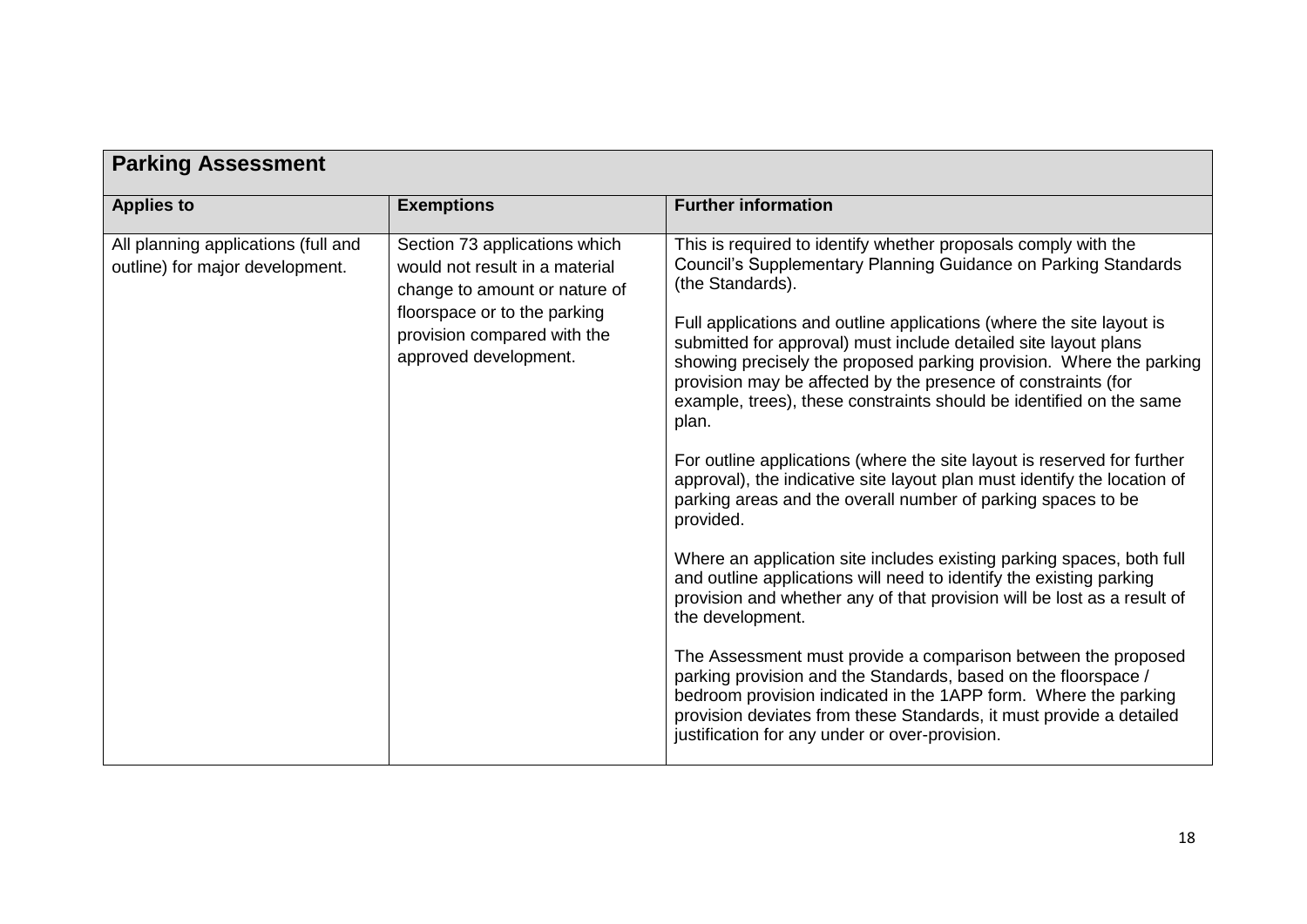| <b>Agricultural Land Assessment (ALA)</b>                                                                                                                                                                                                                   |                                                                                                                                                       |                                                                                                                                                                                                                                                                                                                                                                                                                                                                                                                                                                                                                                                                                                                                                                                                                                                                                                                                                                                                                                                                                                                                                                                                                                                                                                                                                                                                                                                                                                                                                                                                                                                                                                                                          |
|-------------------------------------------------------------------------------------------------------------------------------------------------------------------------------------------------------------------------------------------------------------|-------------------------------------------------------------------------------------------------------------------------------------------------------|------------------------------------------------------------------------------------------------------------------------------------------------------------------------------------------------------------------------------------------------------------------------------------------------------------------------------------------------------------------------------------------------------------------------------------------------------------------------------------------------------------------------------------------------------------------------------------------------------------------------------------------------------------------------------------------------------------------------------------------------------------------------------------------------------------------------------------------------------------------------------------------------------------------------------------------------------------------------------------------------------------------------------------------------------------------------------------------------------------------------------------------------------------------------------------------------------------------------------------------------------------------------------------------------------------------------------------------------------------------------------------------------------------------------------------------------------------------------------------------------------------------------------------------------------------------------------------------------------------------------------------------------------------------------------------------------------------------------------------------|
| <b>Applies to</b>                                                                                                                                                                                                                                           | <b>Exemptions</b>                                                                                                                                     | <b>Further information</b>                                                                                                                                                                                                                                                                                                                                                                                                                                                                                                                                                                                                                                                                                                                                                                                                                                                                                                                                                                                                                                                                                                                                                                                                                                                                                                                                                                                                                                                                                                                                                                                                                                                                                                               |
| All planning applications<br>(full and outline) for major<br>development on agricultural<br>land which is identified in<br>the Provisional Agricultural<br>Land Classification (ALC)<br>Maps as being (wholly or<br>partly) within Grade 1, 2 or<br>3 land. | Section 73 applications which would<br>not involve a material increase in the<br>loss of agricultural land compared with<br>the approved development, | This is required to assess compliance with national planning policies on<br>protecting the Best and Most Versatile (BMV) agricultural land. PPW<br>defines BMV land as being land falling within Grades 1, 2 or 3a. The<br>Provisional ALC Maps identify, on an indicative basis, the likely land<br>classification grade. However, these maps are not accurate at a site<br>specific scale, and do not distinguish between Grades 3a and 3b.<br>For<br>these reasons, applications which involve the loss of agricultural land<br>identified on those maps as Grades 1, 2 or 3 will need to be<br>accompanied by an ALA to assess whether the land is in fact BMV land.<br>Where an application site includes areas identified as being of different<br>grades, the better grade will determine the need for an ALA.<br>Land identified on the Provisional ALC Maps as being Grades 4 or 5 is<br>less likely to constitute BMV, and in such cases an ALA will not be a<br>validation requirement. However, the Council reserves the right to review<br>the need for an ALA after the submission of the application. Once the<br>Welsh Government has published Best Practice Guidance, the ALA must<br>be carried out in accordance with that guidance.<br>Where an ALA confirms that the application site wholly or partly<br>constitutes BMV land, the Assessment should also identify whether:<br>There is an overriding need for the development, and of whether<br>i)<br>ii)<br>Previously developed land or land in lower agricultural grades is<br>unavailable, or has an environmental value recognised by a<br>landscape, wildlife, historic or archaeological designation which<br>outweighs the agricultural considerations. |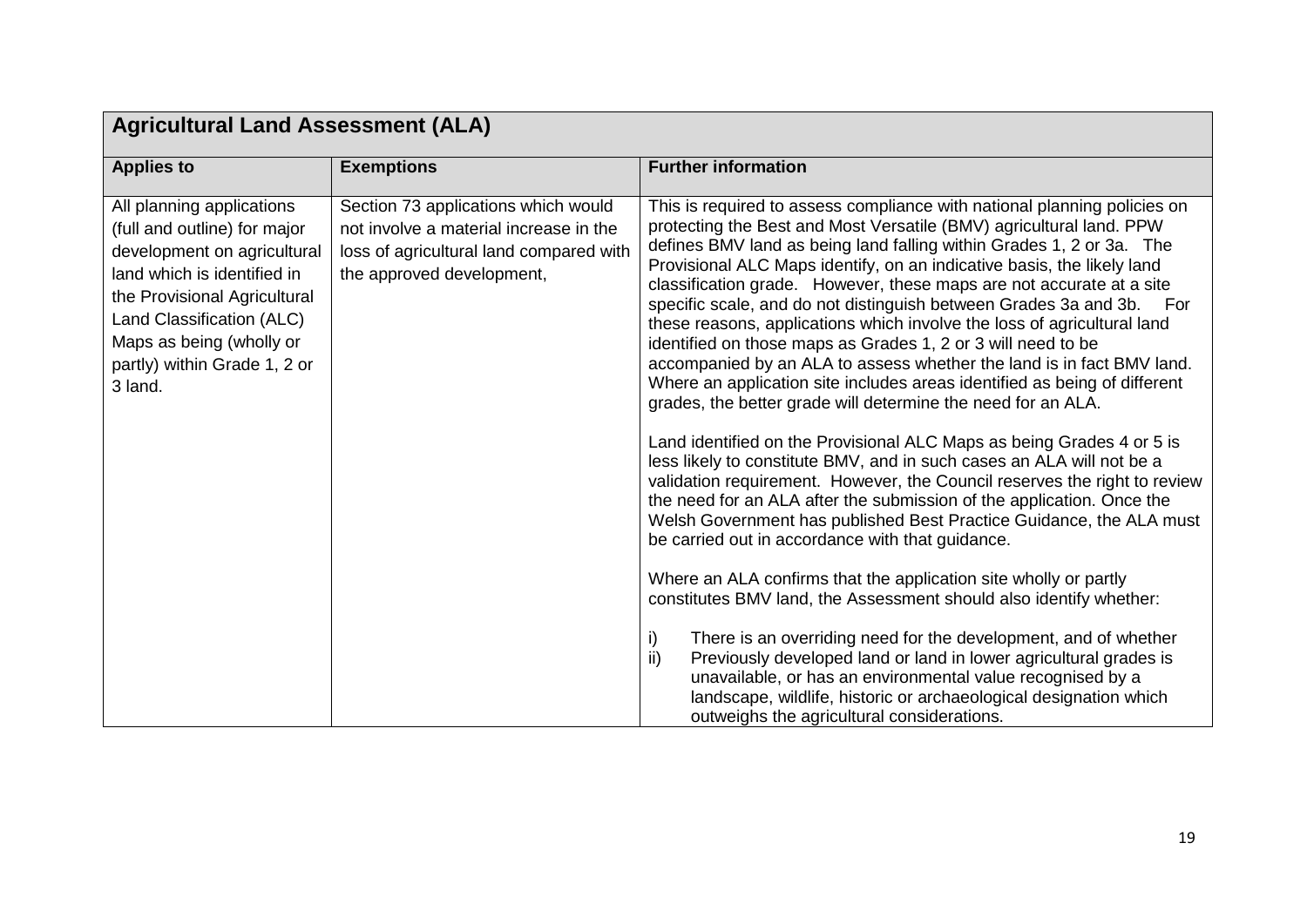| <b>Community and Linguistic Statement</b>                                                                                                                                                                                                                                                                                                                                                                                                   |                                                                                                                                                                                                                                                                                                                                                               |                                                                                                                                                                                                                                                                                                                                                                                                                                                                                                                                         |
|---------------------------------------------------------------------------------------------------------------------------------------------------------------------------------------------------------------------------------------------------------------------------------------------------------------------------------------------------------------------------------------------------------------------------------------------|---------------------------------------------------------------------------------------------------------------------------------------------------------------------------------------------------------------------------------------------------------------------------------------------------------------------------------------------------------------|-----------------------------------------------------------------------------------------------------------------------------------------------------------------------------------------------------------------------------------------------------------------------------------------------------------------------------------------------------------------------------------------------------------------------------------------------------------------------------------------------------------------------------------------|
| <b>Applies to</b>                                                                                                                                                                                                                                                                                                                                                                                                                           | <b>Exemptions</b>                                                                                                                                                                                                                                                                                                                                             | <b>Further information</b>                                                                                                                                                                                                                                                                                                                                                                                                                                                                                                              |
| All planning applications (full and<br>outline) for major residential<br>development.<br>All planning applications (full and<br>outline) for commercial, industrial<br>or tourism development with a floor<br>area of 1,000 square metres or<br>more.<br>All planning applications (full and<br>outline) for major development<br>which is likely to lead to the loss of<br>community development as defined<br>in Policy CFS/6 of the LDP. | Section 73 applications which<br>would not result in a material<br>increase in the number of<br>dwellings or in the floor area of<br>commercial, industrial or tourism<br>development.<br>Planning applications where the<br>Council has previously notified the<br>applicant in writing that no<br><b>Community and Linguistic</b><br>Statement is required. | This information is required to assess compliance with Policy CTH/5<br>of the LDP.<br>A more detailed assessment in the form of a 'Community and<br>Linguistic Impact Assessment' should accompany:<br>Housing applications on windfall sites of 20 units or more in the<br>i)<br>Urban Development Strategy Area and ten units or more in the<br>Rural Development Strategy Area; or<br>A commercial, industrial or tourist development on unallocated<br>ii)<br>sites with an area of 2000 square metres or more in the Plan<br>Area. |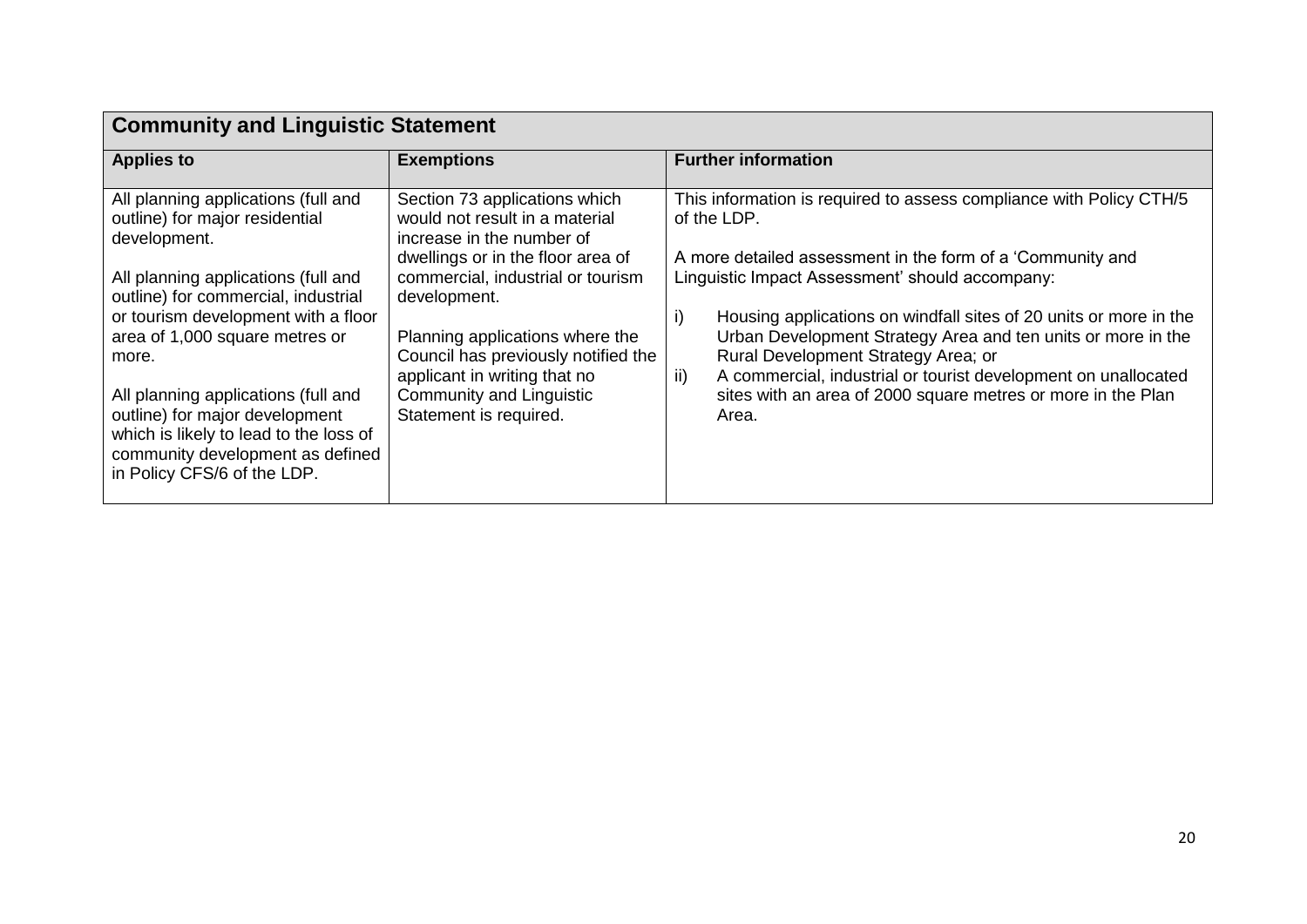| <b>Employment Land Assessment</b>                                                                                                                                                                                                                                                                                                                              |                                                                                                                                                                               |                                                                                                                                                                                                                                                                                                                        |
|----------------------------------------------------------------------------------------------------------------------------------------------------------------------------------------------------------------------------------------------------------------------------------------------------------------------------------------------------------------|-------------------------------------------------------------------------------------------------------------------------------------------------------------------------------|------------------------------------------------------------------------------------------------------------------------------------------------------------------------------------------------------------------------------------------------------------------------------------------------------------------------|
| <b>Applies to</b>                                                                                                                                                                                                                                                                                                                                              | <b>Exemptions</b>                                                                                                                                                             | <b>Further Information</b>                                                                                                                                                                                                                                                                                             |
| All planning applications (full and<br>outline) for major development<br>involving the loss of existing B1,<br>B2 or B8 uses.<br>All planning applications (full and                                                                                                                                                                                           | Section 73 applications which do<br>not propose material<br>amendments to the floorspace or<br>site area of approved<br>development outside the B1, B2<br>and B8 use classes. | This is required to assess compliance with national and local<br>planning policies on safeguarding employment land.<br>The scope of the assessment will vary from case to case.<br>Policy<br>EMP/4 of the Conwy Local Development Plan outlines the<br>approach to be followed. When adopted, further guidance will be |
| outline) for major development<br>involving uses falling outside the<br>B1, B2 or B8 use classes on land<br>which has an extant planning<br>permission for a B1, B2 or B8 use<br>(or any combination thereof), or<br>which is safeguarded in Policy<br>EMP/4 of the Conwy Local<br>Development Plan for a B1, B2 or<br>B8 use (or any combination<br>thereof). |                                                                                                                                                                               | provided in forthcoming Supplementary Planning Guidance.                                                                                                                                                                                                                                                               |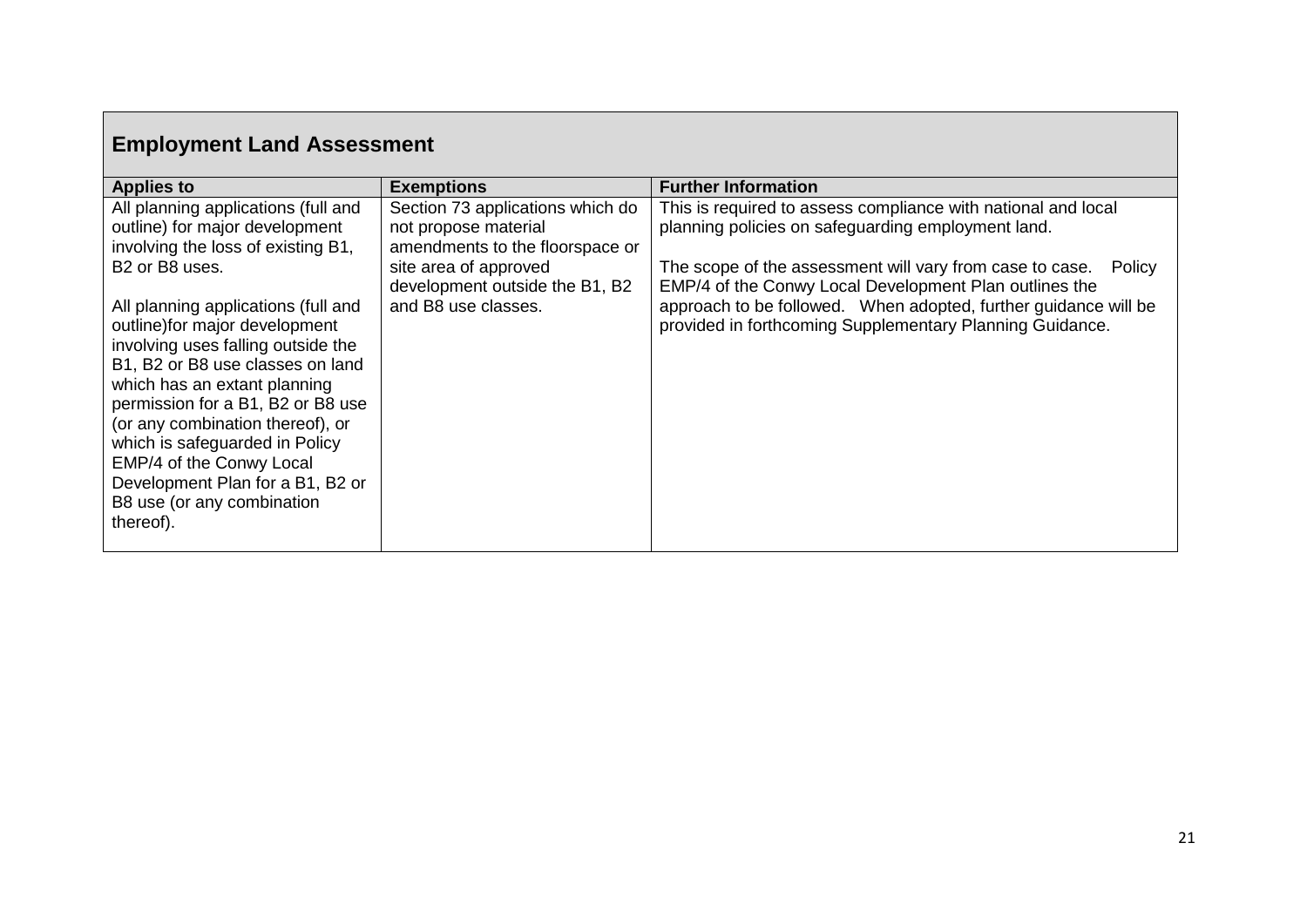## **Waste Planning Assessment**

| <b>Applies to</b>                                                       | <b>Exemptions</b>                                               | <b>Further Information</b>                                                                                                            |
|-------------------------------------------------------------------------|-----------------------------------------------------------------|---------------------------------------------------------------------------------------------------------------------------------------|
| All planning applications for the use                                   | Section 73 applications for which                               | This is required to demonstrate compliance with Technical Advice                                                                      |
| of land for the disposal of waste.                                      | the Council (or the North Wales<br>Minerals and Waste Planning  | Note (Wales) 21: Waste (TAN21).                                                                                                       |
| All planning applications (full and                                     | Service) has notified the applicant                             | Annex B of TAN21 identifies a list of matters which could form part of                                                                |
| outline) for the processing of waste<br>or the recovery of materials or | in writing that a Waste Planning<br>Assessment is not required. | a Waste Planning Assessment. Applicants are advised to enter into<br>pre-application discussions with the Council (or the North Wales |
| energy from waste.                                                      |                                                                 | Minerals and Waste Planning Service) to establish the scope of that                                                                   |
|                                                                         |                                                                 | Assessment, and where such discussions have taken place, the                                                                          |
|                                                                         |                                                                 | Assessment should include written confirmation that its scope has<br>been agreed. If the scope has not been agreed, the Assessment    |
|                                                                         |                                                                 | should address each of the relevant matters listed in Annex B.                                                                        |
|                                                                         |                                                                 |                                                                                                                                       |

| <b>Retail Impact Assessment (RIA)</b>                                                                                                                                                                                                                    |                                                                                                             |                                                                                                                                                                                                                                                                                                                                                                                                                                                            |  |  |  |
|----------------------------------------------------------------------------------------------------------------------------------------------------------------------------------------------------------------------------------------------------------|-------------------------------------------------------------------------------------------------------------|------------------------------------------------------------------------------------------------------------------------------------------------------------------------------------------------------------------------------------------------------------------------------------------------------------------------------------------------------------------------------------------------------------------------------------------------------------|--|--|--|
| <b>Applies to</b>                                                                                                                                                                                                                                        | <b>Exemptions</b>                                                                                           | <b>Further Information</b>                                                                                                                                                                                                                                                                                                                                                                                                                                 |  |  |  |
| All planning applications (full and<br>outline) for retail development<br>exceeding 2,500 square metres of                                                                                                                                               | Section 73 applications which do<br>not propose material amendments<br>to the gross or net floorspace or to | This is required to assess compliance with national and local planning<br>policies on retailing.                                                                                                                                                                                                                                                                                                                                                           |  |  |  |
| gross floorspace.<br>All planning applications (full and<br>outline) for major retail<br>development of less than 2,500<br>square metres of gross floorspace,<br>unless the Council has previously<br>notified the applicant that no RIA is<br>required. | the format or range of goods<br>approved.                                                                   | Draft Technical Advice Note 4: Retail Centre Development proposes<br>that all planning applications for retailing development exceeding<br>2,500 square metres of gross floorspace will need a RIA. For smaller<br>developments, local planning authorities will need to consider whether<br>a RIA is required.<br>The scope of the RIA will vary from case by case. The RIA must<br>include confirmation that its scope has been agreed with the Council. |  |  |  |